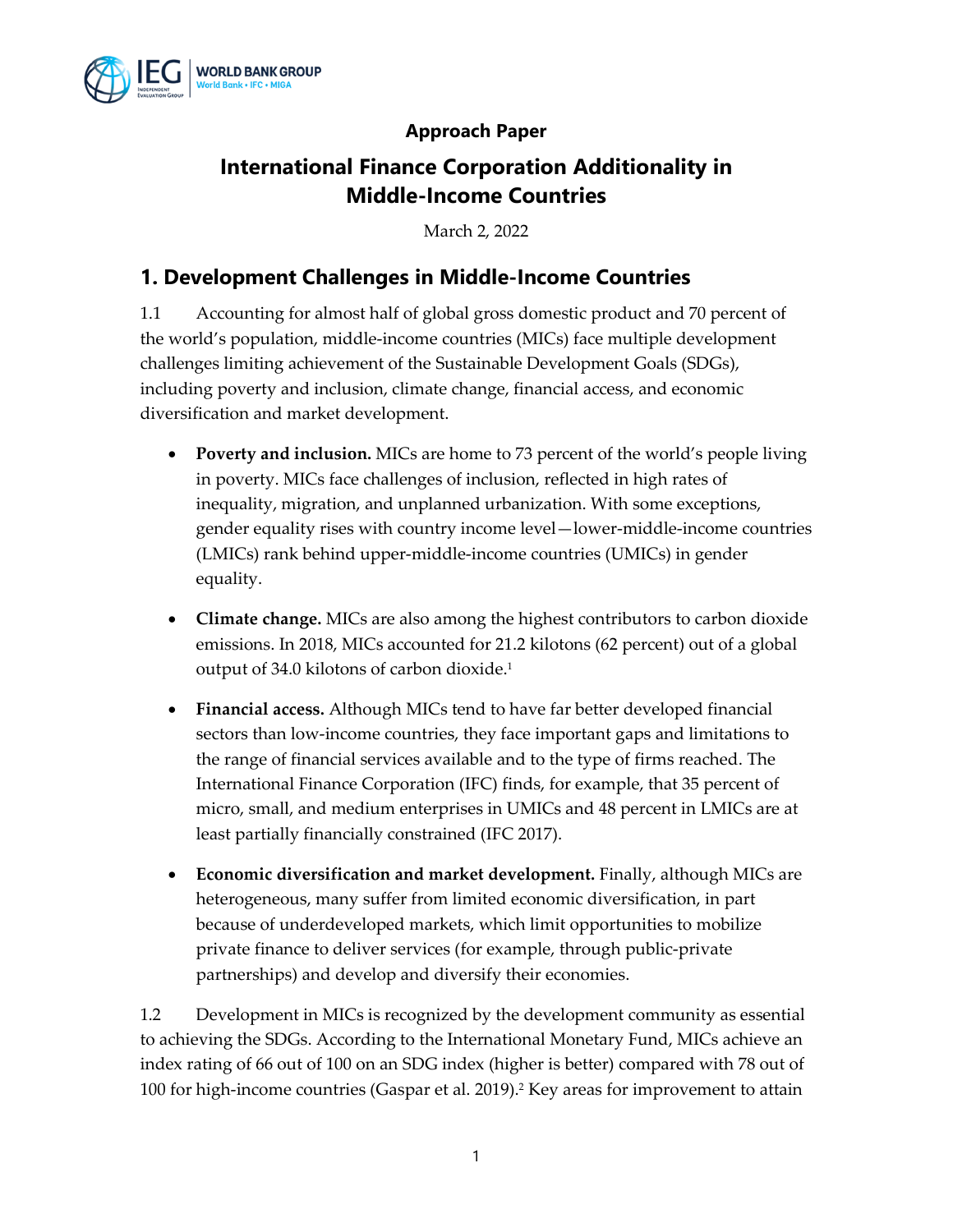the SDGs include health, education, roads, electricity, and sanitation. MICs, or rather emerging market economies, would need to spend an average annual equivalent of an additional 4 percent of gross domestic product to meet SDG targets in these five areas. Country estimates vary by country; for example, it is 8.7 percent for Guatemala, 6.4 percent for Vietnam, and 5.6 percent for Indonesia (Gaspar et al. 2019). Financing climate mitigation and adaptation costs adds significantly to these estimates. Given political economy and policy limitations to public financing of these gaps, private investment must play a substantial role.

1.3 IFC's portfolio is focused heavily on MICs. The Independent Evaluation Group (IEG) estimates that from fiscal year (FY)11 through FY21, roughly 84 percent of its longand short-term investment projects (by number) and 76 percent of its advisory services projects were delivered in MICs. China, Brazil, Turkey, Mexico, and Colombia lead IFC's UMIC investment, and India, Vietnam, Indonesia, Nigeria, and the Arab Republic of Egypt lead IFC's LMIC investment.

# **2. International Finance Corporation Additionality in Middle-Income Countries**

2.1 Additionality is the unique support that IFC brings to a private client or client country that is not typically offered by commercial sources of finance (IFC 2019b). The concept of additionality would have IFC intervene where there are development challenges or market failures preventing a beneficial project or activity from proceeding. Additionality is not a policy or objective, but a requirement embedded in IFC Articles of Agreement, intended to ensure that IFC brings value without crowding out potential market activity (IFC 2020). It is a threshold consideration in supporting potential projects, along with judging strategic relevance, development impact, sustainability, and financial viability. IFC's additionality includes both financial and nonfinancial attributes.

2.2 Additionality is different from development impact but essential for its achievement. According to *Multilateral Development Banks' Harmonized Framework for Additionality in Private Sector Operations*, in private sector operations, additionality refers to key inputs brought by multilateral development banks to make a project happen or to improve its design or development impact, whereas development impact refers to the development results that the project is expected to deliver (African Development Bank et al. 2018 ). IFC's own definition of additionality is aligned with that of the multilateral development banks. IFC regards additionality as essential to achieving development impact, whether in the form of delivering beneficial outcomes to stakeholders or contributing to market development.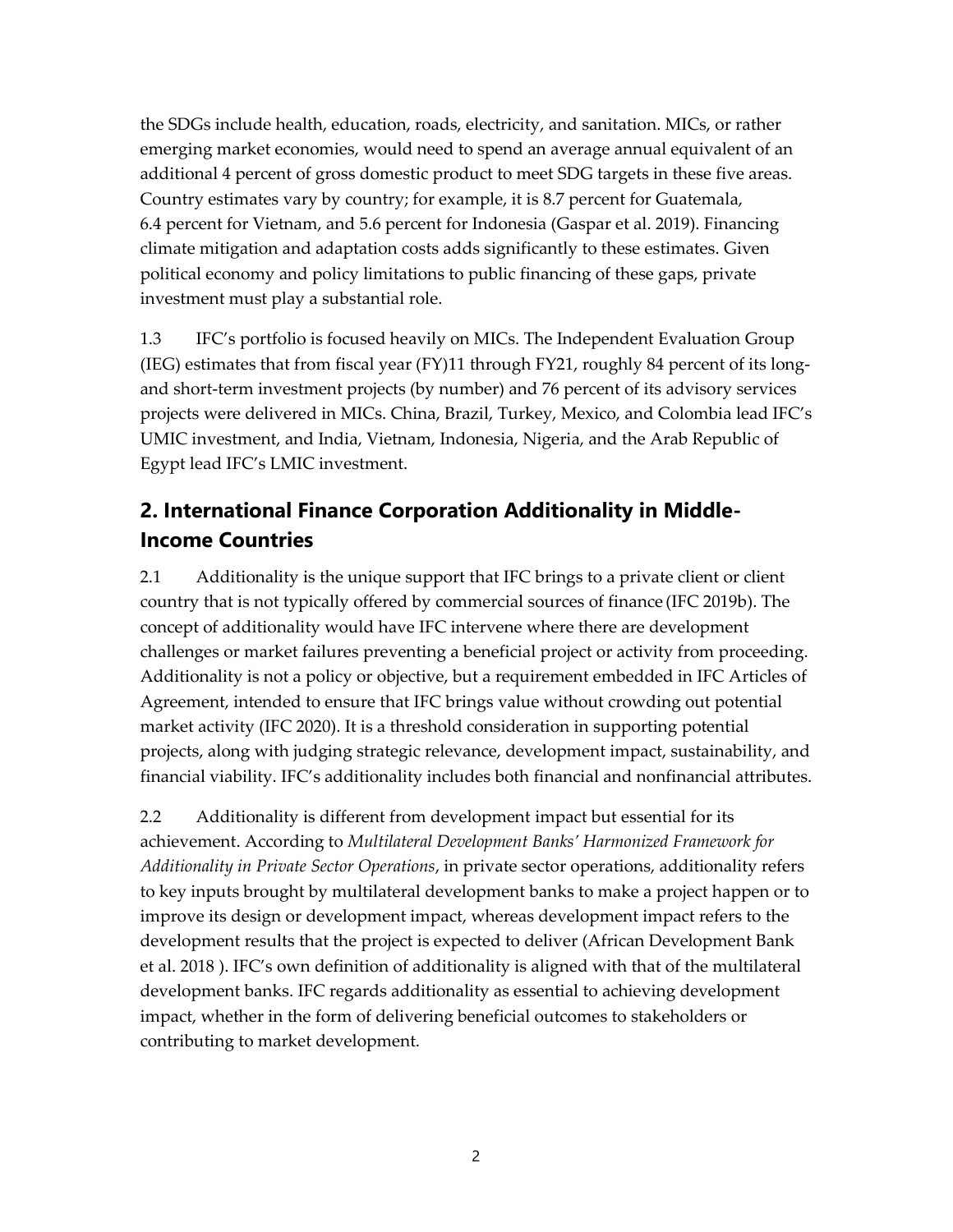2.3 IFC's definition of additionality distinguishes two types: financial and nonfinancial additionality. Financial additionality arises from the financing structure of IFC's projects, IFC's use of innovative financing structures or instruments, its capacity to mobilize private capital to complement its loans or investments, or its ability to provide equity that is unavailable in the market. Nonfinancial additionality comes from IFC's ability to mitigate noncommercial risks; its support to policy and regulatory changes; its advice to improve clients' knowledge, capacity, and innovation; and its global and national contributions to standard setting, including environmental, social, and corporate governance standards (table 2.1). IFC need not deliver all types of additionality to be additional, but only those essential for achieving development outcomes.

| <b>Typology</b>                                                        | Description                                                                                                                                                                                                                                                                                                                                        |
|------------------------------------------------------------------------|----------------------------------------------------------------------------------------------------------------------------------------------------------------------------------------------------------------------------------------------------------------------------------------------------------------------------------------------------|
| Financial additionality                                                |                                                                                                                                                                                                                                                                                                                                                    |
| 1. Financing structure                                                 | Amount of financing provided; tenors, grace periods, or both; provision of local<br>currency financing.                                                                                                                                                                                                                                            |
| 2. Innovative financing<br>structure, instruments, or<br>both          | Includes financing structures not available in the market that add value by lowering<br>the cost of capital or better addressing risks-for example, trade financing,<br>derivative products, green bonds, or securitizations.                                                                                                                      |
| 3. Resource mobilization                                               | IFC's verifiable role in mobilizing commercial financing from an institutional or<br>private financier that would be delayed, reduced, or unlikely in the absence of IFC<br>involvement.                                                                                                                                                           |
| 4. IFC's own account equity                                            | IFC provides equity unavailable in the market in a way that strengthens the<br>financial sounds, creditworthiness, and governance of the client.                                                                                                                                                                                                   |
| Nonfinancial additionality                                             |                                                                                                                                                                                                                                                                                                                                                    |
| 1. Noncommercial risk<br>mitigation, including<br>trusted partnerships | IFC provides comfort to clients and investors by mitigating noncommercial,<br>nonenvironmental, and social risks, such as country, regulatory, project, or political<br>risks, while adhering to IFC's principle of political neutrality.                                                                                                          |
| 2. Frameworks: catalyzing<br>policy or regulatory change               | IFC's involvement in a project catalyzes the investment response to changes in the<br>policy or regulatory framework. The project is the first to test a new or untested<br>policy, regulatory regime, or legal framework or PPP model. IFC's involvement is<br>also likely to mitigate further regulatory changes or other risks to the project.  |
| 3. Knowledge, innovation,<br>and capacity building                     | IFC plays a verifiable, active, and direct role in providing expertise, innovation,<br>knowledge, or capabilities that are material to the project's development impact<br>because of the perceived weak institutional capacity of the borrower or investee.                                                                                       |
| 4. Standard setting                                                    | IFC is a provider of expertise in environmental and social standards, corporate<br>governance, insurance, and gender, and is additional where the laws or market<br>practices do not reinforce this behavior. Changes in practices must be significant<br>enough to matter from a development impact angle; they must pass the "so<br>what?" test. |

*Source:* Adapted from IFC 2018.

*Note:* IFC = International Finance Corporation; PPP = public-private partnership.

2.4 IFC's strategy recognizes that additionality will be different depending on country context, including country income level. IFC strategy documents note that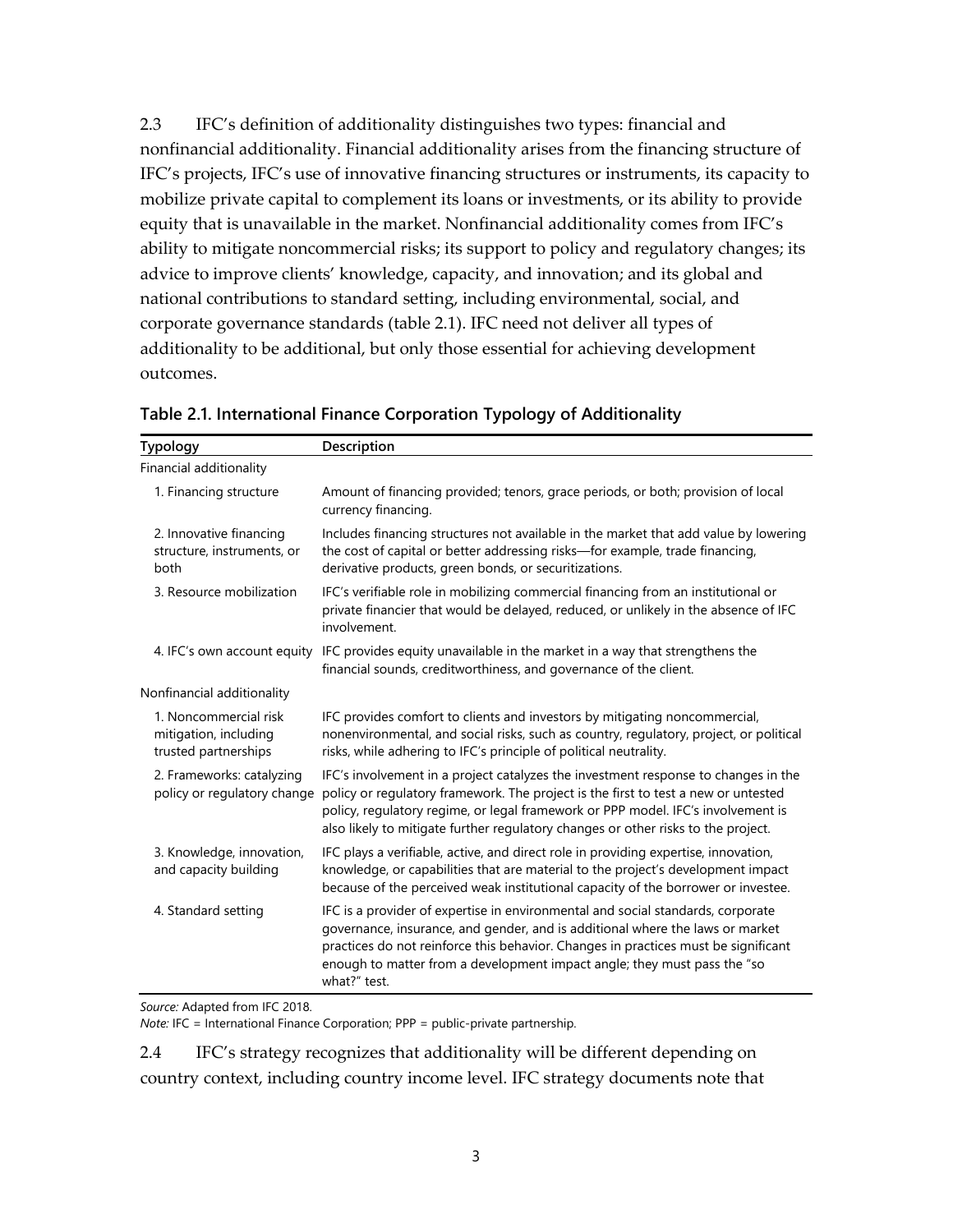where country risks are lower (that is, in UMICs), IFC must achieve additionality through projects that bear greater complexity and higher risk through supporting innovative financing and focusing on inclusion (for example, those that target frontier regions; figure 2.1). For LMICs, IFC envisions supporting a blend of traditional large company projects (such as those of low-income countries) and projects with higher risk and complexity (similarly to the projects supported in UMICs).

2.5 The additionality of IFC's interventions in MICs is sometimes questioned at the Board of Executive Directors and beyond, <sup>3</sup> on the grounds that some MICs (especially UMICs) already have access to sources of financing and technical support of the type IFC offers. At face value, IFC additionality seems less likely in countries with welldeveloped financial sectors and consultancy service markets. IFC acknowledges in its strategies that it must be particularly selective in choosing engagements in which it has a strong additionality that unlocks high development impact (IFC 2011). Its declared aim is to work in frontier, high-risk regions and sectors in MICs to avoid crowding out private flows of debt and equity. IFC further acknowledges that in MICs, nonfinancial additionality, such as knowledge and innovation, is especially relevant. Thus, IFC intends for its projects in UMICs to be, for example, more innovative, inclusive, and environmentally friendly.





*Source:* IFC 2011.

*Note:* IDA = International Development Association; IFC = International Finance Corporation; LIC = low-income country; LMIC = lower-middle-income country; UMIC = upper-middle-income country.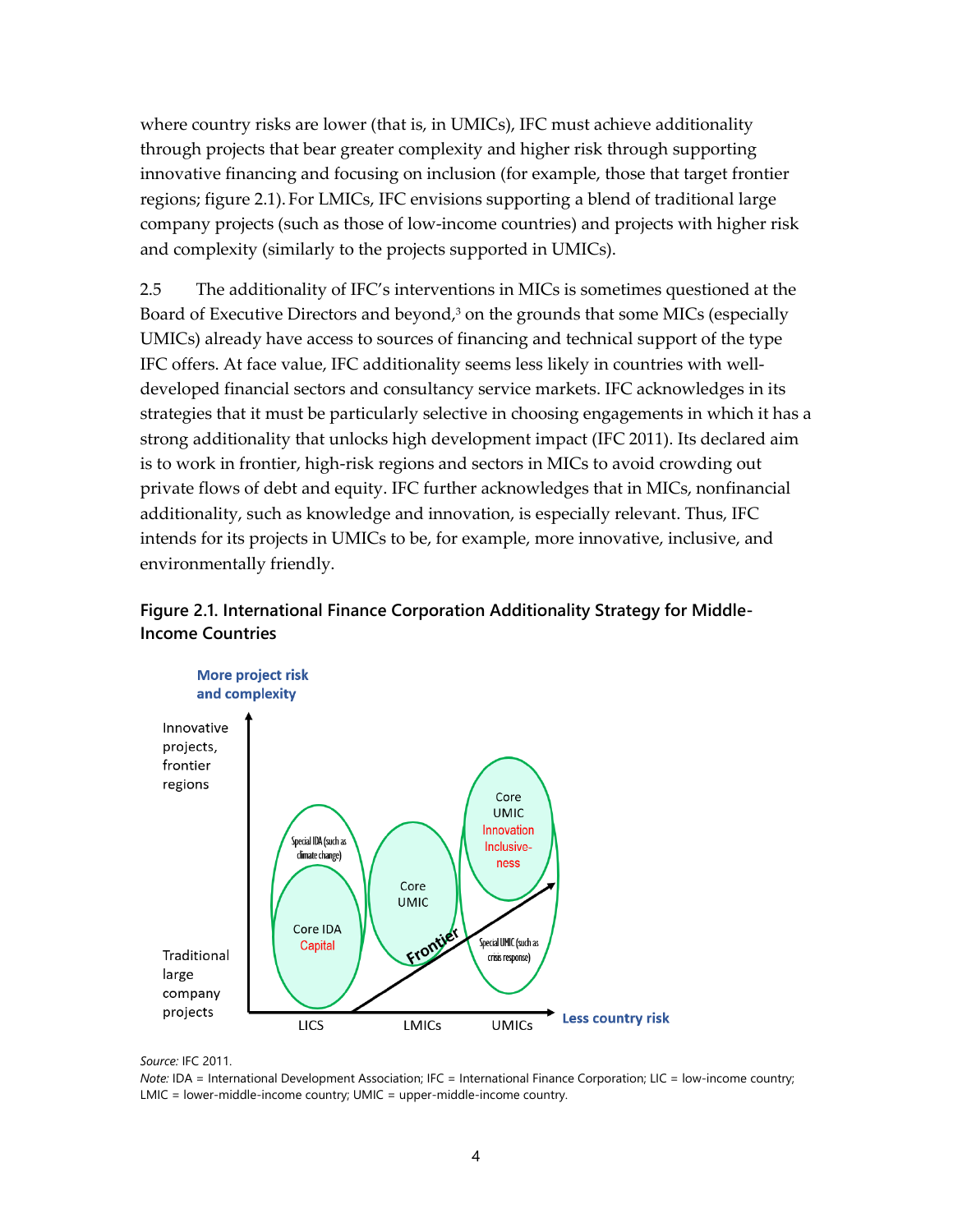2.6 IFC aims to balance its strategic focus on additionality and development impact with its objective to maintain its financial sustainability. IFC states that under IFC 3.0 and its commitments under the Capital Package,<sup>4</sup> there will be a shift of part of the portfolio to the International Development Association or fragile and conflict-affected situation countries "with opportunity for greater impact but potential higher risk and lower risk-adjusted returns" (IFC 2019a). Under its portfolio approach, IFC aims to balance the objective of development impact with that of financial sustainability, considering each project based on its contribution to broad program objectives rather than on a stand-alone basis. In the theory of change shown in figure 4.1, the objective of financial sustainability is taken as context for IFC's pursuit of high additionality. In this regard, IEG will explore the empirical relationships among financial sustainability, additionality, and development impact in MICs at the project level. However, IFC's portfolio approach will not be addressed by this evaluation.

## **3. Objectives, Scope, and Audience**

3.1 This evaluation assesses the unique support and value addition (additionality) that IFC provides to MICs. The main objectives of this evaluation are the following:

- 1. To understand IFC's approach to (and delivery of) additionality and its relationship to country context and to development outcomes in MICs.
- 2. To identify lessons for IFC to strengthen its additionality at the country and project level in MICs, by building on success factors and by mitigating constraining factors.

3.2 The evaluation will cover IFC's support of MICs through investment and advisory projects and through its platforms and partnerships. It will cover FY11–21. Because the additionality concept could apply to the entire IFC portfolio, the scope will be limited (to keep the evaluation manageable) to two dimensions:

- The portfolio analysis of unevaluated projects will rely on a stratified random sample of the entire IFC MIC portfolio.
- The country case studies will be purposely selected to reflect a variety of country contexts and conditions. Consistent with IFC strategy, IEG will explicitly differentiate between UMICs and LMICs and seek to reflect differences in region and fragility.

3.3 The primary audience of this evaluation is the World Bank Group Board and IFC management and staff. However, some findings of the evaluation will be relevant to a broader audience, including other multilateral and bilateral agencies financing private sector activities, investors, and government officials and practitioners in client countries.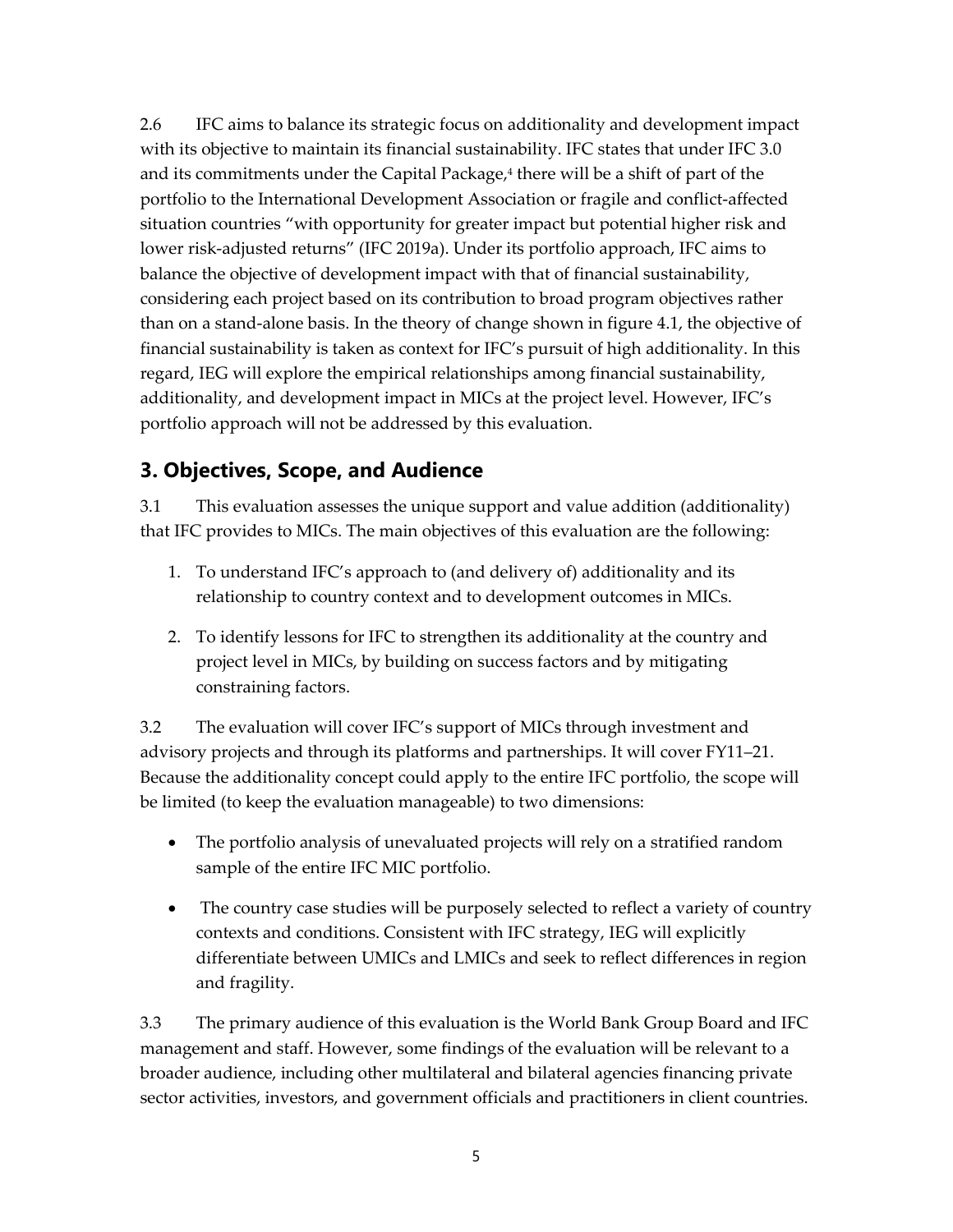IEG will seek to disseminate relevant findings (with appropriate redactions) to multiple audiences to stimulate discussion and encourage the exchange of ideas. A blog and relevant materials will be posted on IEG's website, and the team will also explore internal and external forums for further dissemination.

3.4 The evaluation will build on findings of previous IEG work and extend its scope beyond prior work. Previous evaluations focused on projects,<sup>5</sup> whereas this evaluation is intended to also focus on IFC's additionality in country and sectoral context, taking into account varying country needs and sectoral priorities and differences. Looking at the country level allows IEG to explore IFC's engagement over time (sequencing) and in the context of other Bank Group and external activities (complementarity). This is the first IEG evaluation of additionality to be conducted after IFC's adoption of the enhanced additionality framework in 2018, a key part of the IFC 3.0 approach. Although too little time has passed since 2018 for IEG to conduct a full assessment of its implementation, the evaluation will aim to identify emerging issues and trends that may help IFC enhance its approach to additionality. In addition, through its country case studies and a deep dive on IFC instruments, the evaluation will consider additionality through IFC platforms and partnerships.

### **4. Evaluation Framework and Questions**

4.1 IFC states that its engagement in MICs is guided by an intention to achieve high additionality, leading to strong development impact. Country- and project-level considerations are used to identify IFC's additionality. Figure 4.1 offers a theory of change for IFC's approach to additionality in MICs in country context, reflecting IFC's stated aspirations. It begins with the identification of development challenges faced by the different types of MICs, often through analyses of country contexts (for example, political and social stability, legal frameworks, institutional capacity), which guides priorities for areas where IFC can have high additionality. <sup>6</sup> At the project level, IFC's approach considers project risk and complexity and will decide the best possible combination of financial and nonfinancial additionality that would catalyze or boost projects' development impact. At the country level, IFC's approach seeks complementary and well-sequenced interventions to maximize portfolios' effects on the country. Deployment of "beyond-the-project solutions," such as platforms and longterm programs (for example, enabling environment), will contribute to enhancement of IFC's additionality and complement the country portfolio's development result. As noted, IFC has stated that it generally seeks to undertake projects of higher risk, complexity, and innovation in UMICs than in LMICs. The bottom box of figure 4.1 indicates that other country and market contextual factors specific to each engagement will influence outcomes.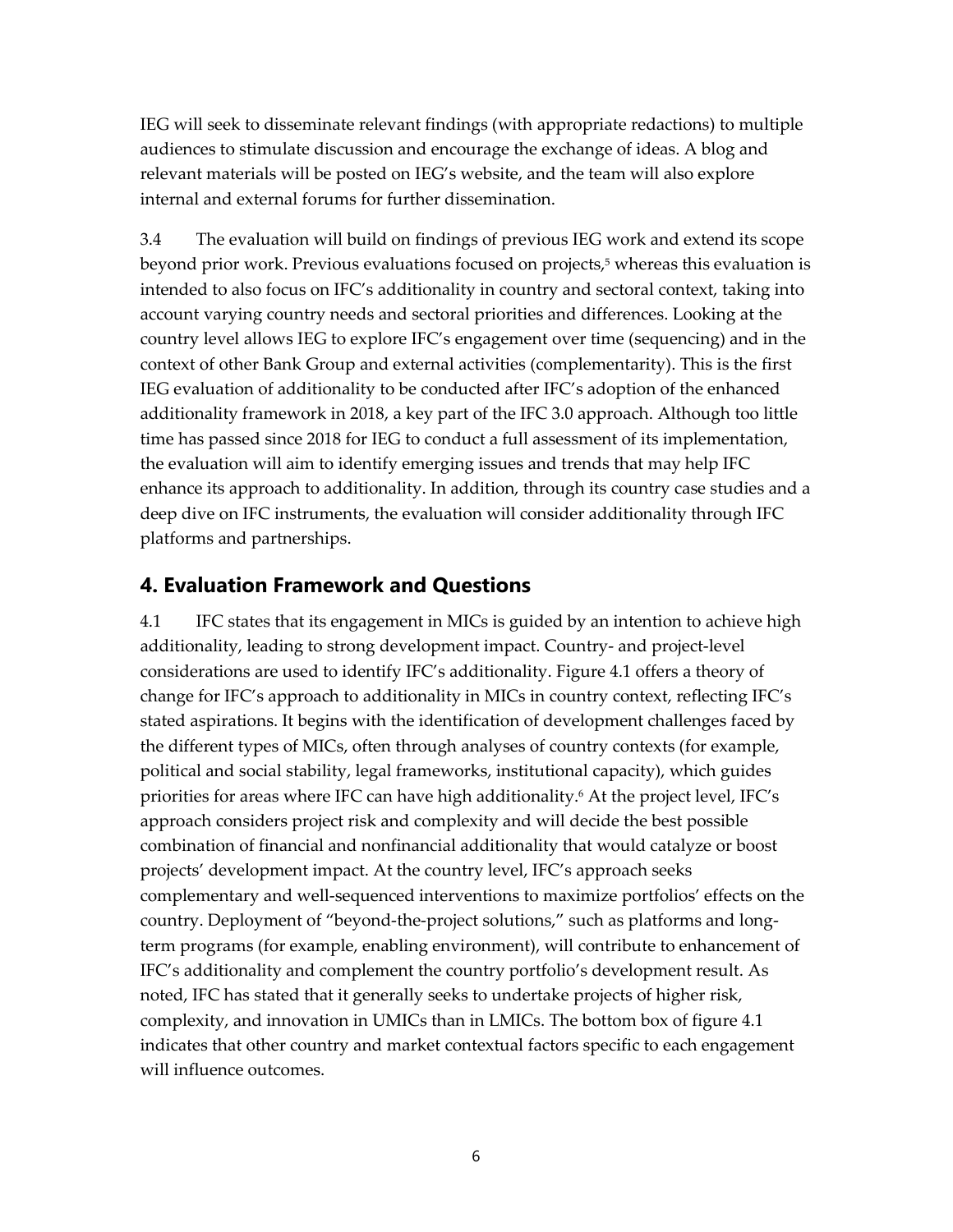### **Figure 4.1. A Country-Level Theory of Change for International Finance Corporation's Approach to Additionality in Its Activities in Middle-Income Countries**



*Source:* Independent Evaluation Group.

*Note:* CPSD = Country Private Sector Diagnostic; DFI = development finance institution; E&S = environmental and social; GHG = greenhouse gas; IFC = International Finance Corporation; LMIC = lower-middle-income country; UMIC = uppermiddle-income country.

4.2 The evaluation will assess the relevance and effectiveness of IFC's approach to additionality at the project level and in country context to capture lessons of experience. The evaluation will assess relevance of additionality for project and country needs, IFC's strategic objectives, and IFC's comparative advantages relative to other providers of finance and services. It will also assess the effectiveness of IFC's approach to additionality at the project and country levels, in countries of differing characteristics. The evaluation will use the country level as a lens to understand the types of additionalities most commonly claimed and delivered by IFC in MICs in diverse contexts and to understand patterns of sequencing and complementarity of activities. IEG will not aggregate project additionalities at the country level. Finally, it will capture lessons of IFC's experience for strengthening its additionality by building on success factors and learning from failure.

4.3 The evaluation questions include the following.

Overarching question: What is the relevance and effectiveness of IFC's approach to additionality in MICs as a means to enhance development impact?

Q1. To what extent does IFC's promised additionality vary and what explains variance according to the following: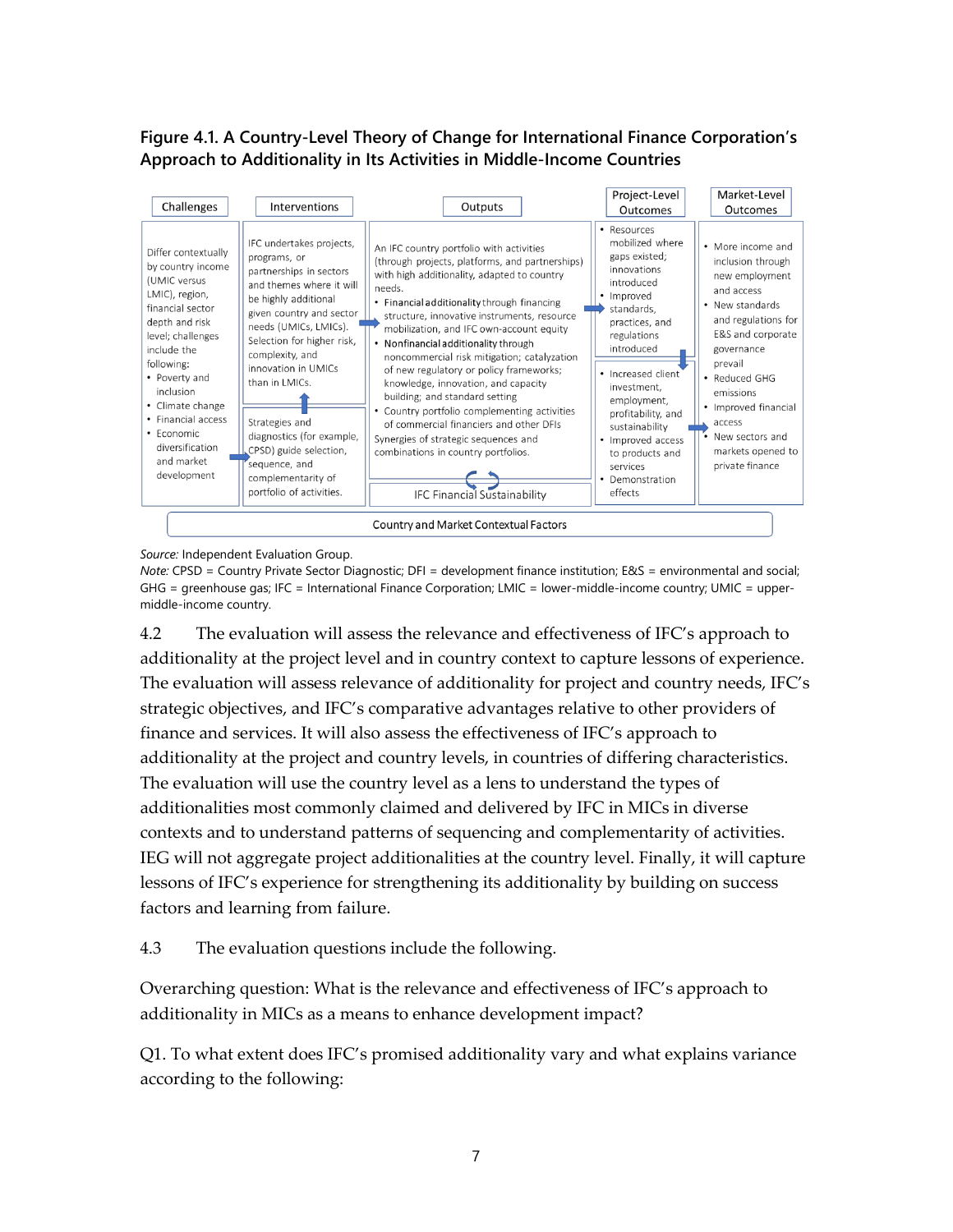- a. Country and industry/sector conditions in LMICs and UMICs?
- b. IFC instrument?
- c. The presence and role of other providers of finance and services in the same industry, sector, or country?
- Q2. To what extent was IFC's promised financial and nonfinancial additionality:
	- a. Actually realized in LMICs and UMICs?
	- b. Plausibly linked to enhanced development outcomes and impact at the project, industry or sector, and country level?

Q3. How can IFC strengthen its additionality at the country, industry or sector, and project or instrument level?

## **5. Evaluation Design**

5.1 This evaluation is theory based and multilevel and applies mixed methods. First, the evaluation will be based on a theory of change that outlines the links among IFC's interventions, additionality, and outcomes achieved. Second, the evaluation will analyze IFC additionality and contribution to development outcomes in MICs at the global, country, and intervention level, taking into account key contextual factors as elaborated in the theory of change (figure 4.1). Third, the evaluation will apply a combination of methodologies that will provide qualitative and quantitative evidence to answer the evaluation questions. The use of such mixed methods will support triangulation of findings of the evaluation from multiple sources to enhance their robustness. Finally, to the extent possible the evaluation will consider evidence of any differences in the treatment of additionality before and after the introduction of IFC's additionality framework. Methods include the following:

• **Portfolio review and analysis (PRA) of evaluated projects.** IEG will conduct a PRA of IFC additionality and development outcomes of all evaluated investment services and advisory services projects (evaluated during FY11–21) and an analysis of success factors. Project identification and classification will be based on a country's MIC status at approval. Evaluated projects include IFC´s investments in funds but not platforms and programs that are excluded from the self-evaluation system. Through a review of project documents and project evaluations, the team will capture types of additionality (financial and nonfinancial) identified at approval and the extent to which they were subsequently delivered, and aspects that affect the realization of the promised additionalities. The PRA will analyze broad patterns of additionality, including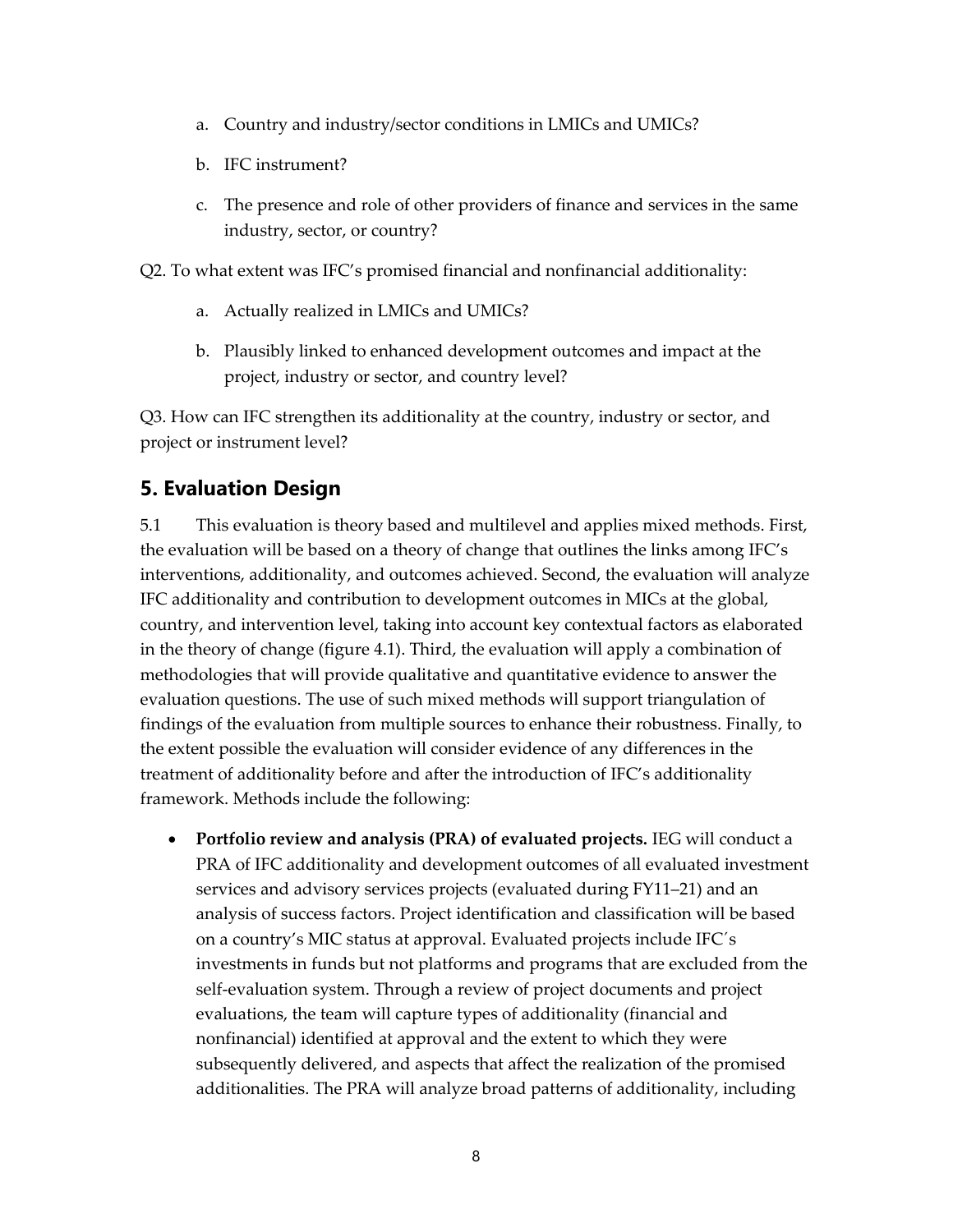across different country characteristics (for example, income, region, financial depth, and risk level) to provide insights into common types and sources of additionality, trends over time, trends across project types (investment and advisory instruments), and the use of both stand-alone advisory services projects and those accompanying investment projects. This PRA will also provide an important data source for analyzing the relationships among additionality, development impact, and profitability, including through an econometric analysis. It will also provide a first look at the relationship of additionality to development impact as captured in project-level evaluations.

- **PRA of unevaluated projects.** Because more recent IFC projects are not yet evaluated, IEG will conduct a PRA on the treatment of additionality in a representative sample of unevaluated projects. From a representative sample of unevaluated projects, the PRA will explore the types and sources of additionalities claimed in approval documents, variation across instruments, relevance to sector and country characteristics, and the use of linked investment services and advisory services.
- **Statistical and econometric analysis.** The analysis will use PRA data and outside indicators to relate the successful attainment of financial and nonfinancial additionality to a variety of explanatory factors, including country and sector characteristics, the state of market and institutional development, and more.
- **Country case studies with nested industry/sector case studies.** IEG will conduct case studies at the country and project level in a purposive sample of up to 10 countries. Country selection will be purposive to reflect diverse country conditions, including country income (UMIC versus LMIC), region, and fragility. To enhance learning, case study countries will be chosen from among those with significant IFC engagement, and some sectoral clustering will be sought to understand relevance and effectiveness across varying conditions. The case studies will answer a template of questions linked to the evaluation questions. Cases will involve both desk-based and remote field assessments. IEG will use case studies to identify the relevance and effectiveness of IFC's engagement in diverse countries viewed through an additionality lens. Thus, case studies will capture IFC's additionality delivered in the context of country conditions and priorities, IFC's comparative advantages, and the presence or absence of alternative sources of funding or know-how. They will also gather evidence on IFC's contribution to development outcomes at the country level, including to the two stated goals under IFC 3.0 of capital mobilization at scale and market creation. Case studies allow IEG to explore the relevance and effectiveness of the full range of IFC engagements, including through platforms and partnerships.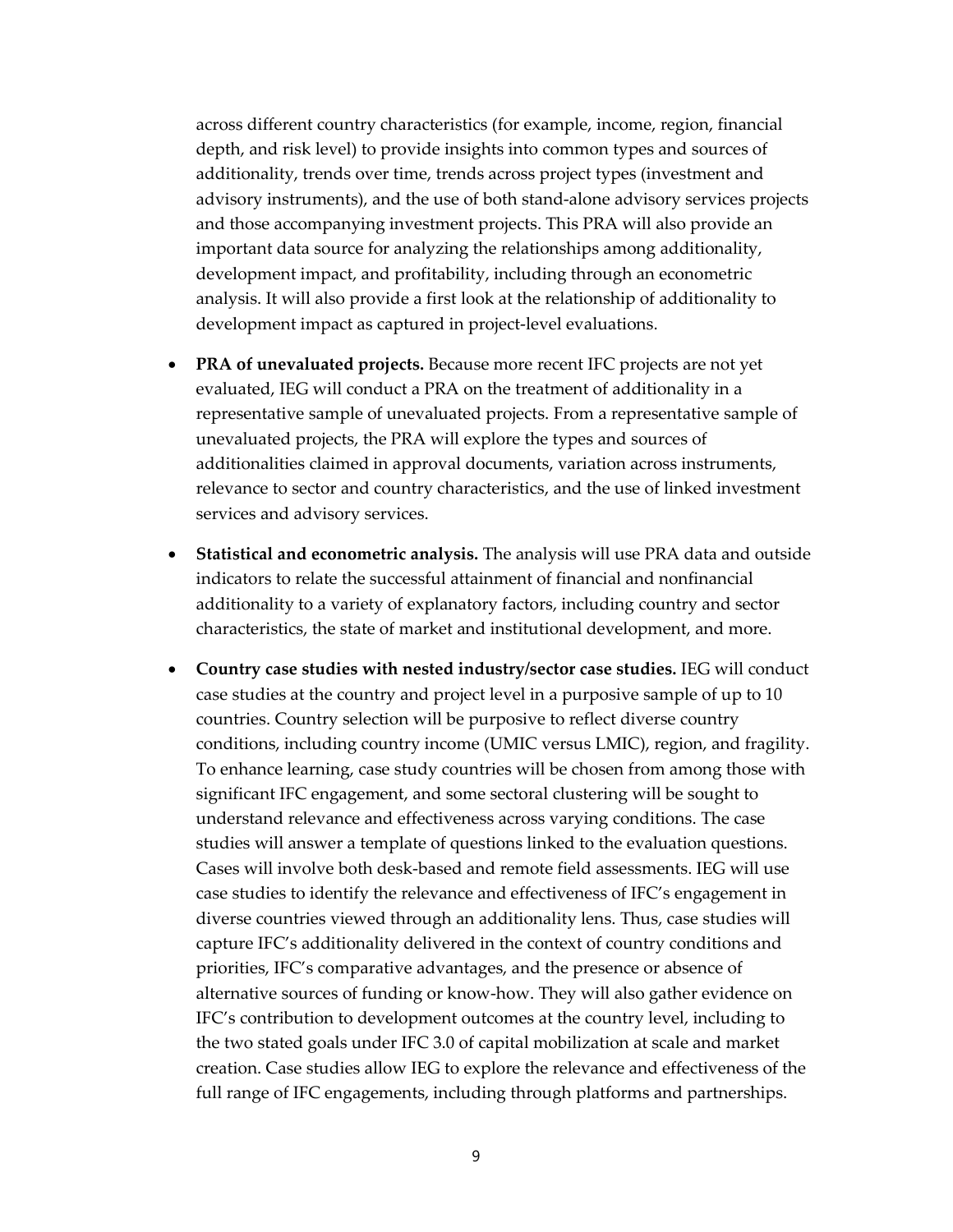Given the large number of projects in some countries (for example, 171 in China), a sharper focus at the industry/sector level may help derive lessons. Nested industry/sector studies will, as part of each country case, look in greater detail at one or two sectors, interviewing relevant clients or stakeholders to understand project relevance and effectiveness in achieving additionality, and capturing lessons. IEG will use a contribution analysis framework to assess IFC's contribution—considering the likely additionality of IFC activities and support on observed outcomes and constructing plausible accounts of IFC contribution while taking into account rival explanatory factors and unintended effects.

- **Review of Country Strategies and diagnostics.** The evaluation will conduct a systematic document review for a sample of MICs that will include IFC-relevant sections of Systematic Country Diagnostics, Country Partnership Frameworks, Country Private Sector Diagnostics, and IFC's own Country Strategies. The objective is to understand (i) how IFC positioned itself in these countries to achieve financial and nonfinancial additionality to contribute to achieving development objectives in terms of instruments, sectors, and application of IFC 3.0 in using sequencing, complementarity, the cascade, and partnerships, and (ii) the relationship of IFC's strategies to identified country needs.
- **Literature review on additionality.** The evaluation will explore the available literature on donor financial and nonfinancial additionality in the private sector, including on links of additionality to development outcomes and to donor financial sustainability.
- **Semistructured interviews of experts.** Using a protocol for semistructured interviews, the team will interview IFC staff and management, IFC clients and counterparts, and Bank Group and external stakeholders with relevant experience and perspectives. The interviews will discuss, among other topics, aspects of IFC´s additionality beyond what is reflected in corporate documents, contributions of alternative instruments (including projects, platforms, and partnerships or funds) to additionality, use of additionality as a decision-making tool, differences between LMICs and UMICs, and identification of best practices.
- **Input papers and deep dives.** The team will produce input papers covering important topics for the evaluation. These are anticipated to include the following:
	- o A needs assessment of UMICs versus LMICs;
	- o An examination of additionality features of IFC's financing instruments (including platforms and partnerships) in MICs;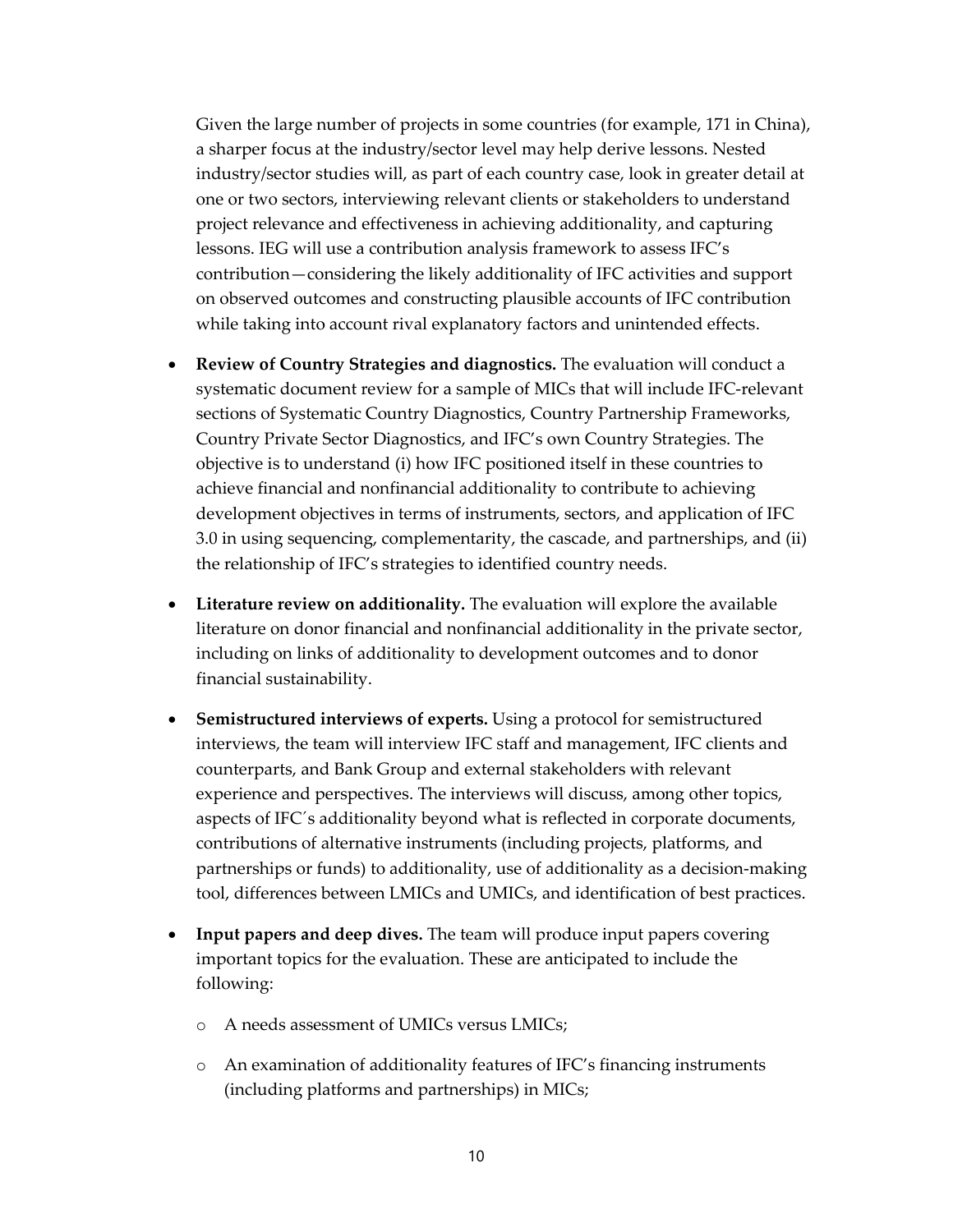- o An examination of how IFC addresses environmental and social dimensions of additionality;
- o An exploration of relationships among additionality, development impact, and profitability;
- o A comparative analysis of development finance institutions' additionality approaches.

5.2 At the project level, the evaluation will rely on assessments of additionality conducted by IEG and IFC through the established and validated self-evaluation process (the Expanded Project Supervision Report system). This system rates additionality based on an assessment of delivery against additionality claims presented in the Board report (which uses the typology established in IFC's additionality framework). Most Expanded Project Supervision Reports consider both delivery of promised additionalities and unforeseen positive or negative additionality in assigning an additionality rating to the project (appendix B). Although the evaluation will rely on the additionality definitions included in the additionality framework, a detailed consideration of country and sector context is needed to establish whether IFC value added was unique and can be causally associated with development outcomes. At the country level, where IFC strategy documents describe the envisioned IFC's added value, the evaluation can gauge, based on the PRA or case studies, whether IFC's activities in the country over the evaluated time period can be considered to have delivered it.

## **6. Evaluative Limitations and Risks and Their Mitigation**

6.1 The team recognizes that each of the methods will face multiple challenges and limitations. The first is the challenge of identifying additionality, which requires establishing a counterfactual that is rarely available, and of measuring it. Data to support this are limited. In the case of project documents, IEG will be dependent on the quality of IEG's and IFC's prior analysis of additionality. In the case of country case studies, it is anticipated that there will be incomplete information to judge (i) what financing, market developments, or reforms would have occurred without IFC engagement, and (ii) to what extent observed changes are attributable to IFC activities (and what might have occurred without IFC's engagement). IEG will use a contribution analysis framework to assess IFC's contribution—to build plausible accounts of the extent to which observed outcomes can be explained by IFC's activities and additionality. This approach will assess IFC's contribution while taking into account rival explanatory factors and unintended effects. <sup>7</sup> To address the challenge of generalization of the findings of the evaluation, IEG will conduct country case studies that reflect major attributes of diverse global conditions in MICs. IEG also recognizes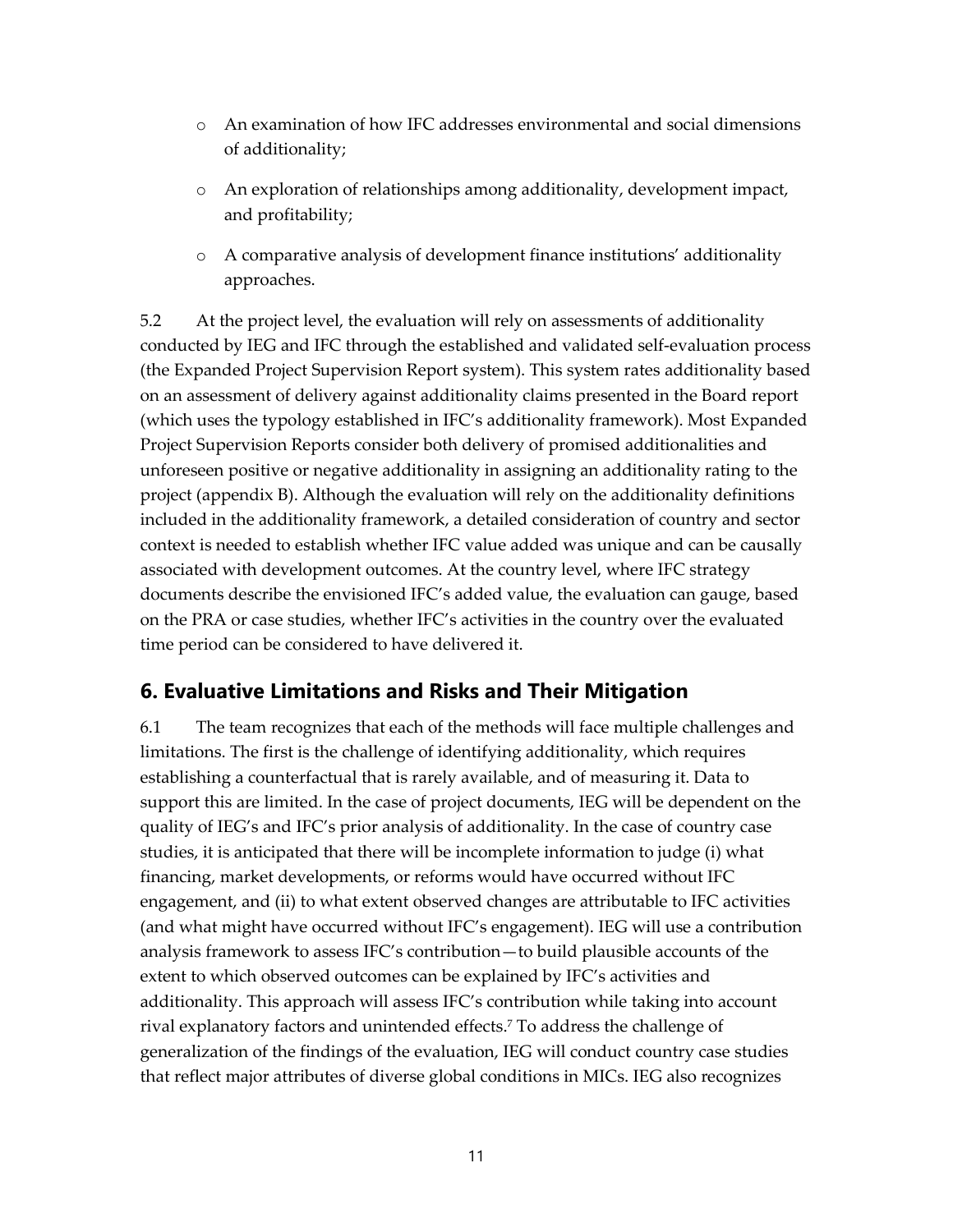potential biases from omitted factors that may in fact contribute to some observed outcomes. Omitted variable bias can lead to misestimation of the influence of observed factors. For example, the coronavirus (COVID-19) pandemic may be an important but difficult-to-capture explanatory factor in the later part of the evaluation period. To mitigate this risk, IEG will actively explore alternative explanations for observed outcomes through its analysis and interviews. IEG also recognizes that, in the age of COVID-19, when travel to countries is constrained, interviews and data gathering may also be constrained. Remote interviews may be limited by response rates, stakeholder availability and candor, or competing stakeholder priorities. To address this, IEG has developed protocols for remote missions to increase the likelihood of successful interviews. The team will also cross-check individual interviews for consistency with other information sources. Ultimately, IEG will rely on triangulation among multiple data sources and methods to increase the quality and reliability of its findings and conclusions. Triangulation facilitates validation of data through cross-verification from multiple sources, testing the consistency of findings obtained through different instruments.

### **7. Staffing, Resources, and Quality Assurance**

7.1 This evaluation will be led by Belen Barbeito (Financial and Private Sector Micro Unit) and Andrew Stone (Financial, Private Sector, Infrastructure, and Sustainable Development) under the guidance of Marialisa Motta (Financial, Private Sector, Infrastructure, and Sustainable Development) and the direction of Carmen Nonay (Financial, Private Sector, and Sustainable Development). The team will also include Hiro Kambe, Aurora Medina Siy, and Stephan Wegner (all Financial, Private Sector, Infrastructure, and Sustainable Development) and Gurkan Kuntasal (Financial and Private Sector Micro Unit). Other team members include Sylvie Bishweka, Mariana Calderon, Doruk Yarin Kiroglu, Orlando Rodriguez, and Rasec Niembro Urista. Specific case studies or deep dives will be led by Amitava Banerjee, Andrew Kilpatrick, Keith Leonard, and Riad al Khouri. Methods team support will be provided by Harsh Anuj, Ariya Hagh, and Estelle Raimondo. Other expertise (including on IFC instruments) will be contracted as needed. Beata Lenard (Financial and Private Sector Micro Unit) will advise the team. Elisabeth Crespo, Feruza Abduazimova, and Romayne Pereira will provide administrative support. Other IEG staff will be consulted as needed.

7.2 This evaluation will be subject to IEG's standard internal quality assurance and external quality review process. Three peer reviewers will provide guidance and quality assurance at the concept stage. These include Rashad Kaldany, Roland Michelitsch, and Inder Sud. The evaluation has an estimated budget of US\$850,000.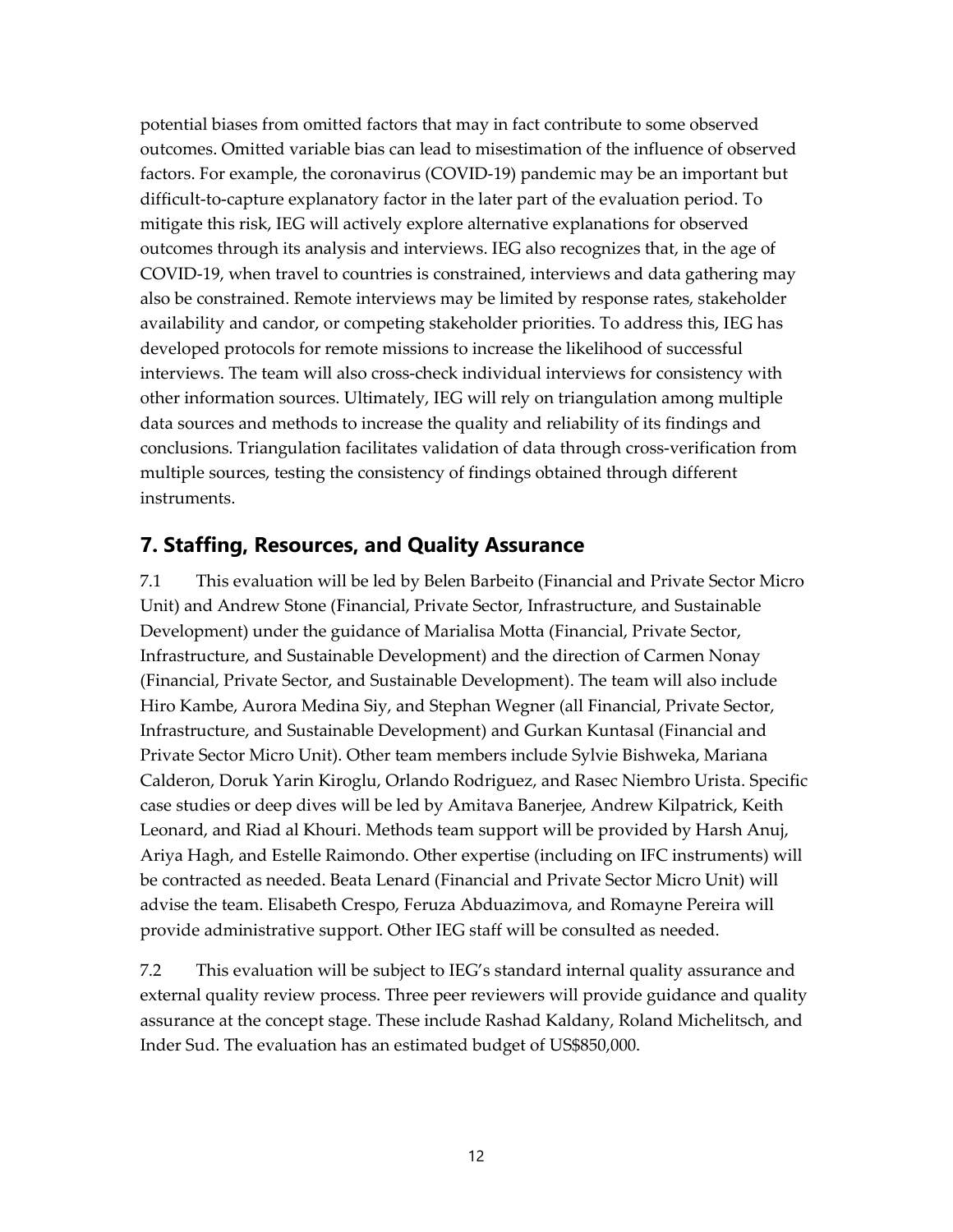<sup>2</sup> The International Monetary Fund's analysis is of "emerging market economies," which it distinguishes from "low-income developing countries" and "advanced economies" and which roughly, but imperfectly, correspond to middle-income countries (Gaspar et al. 2019).

<sup>3</sup> See, for example, Kenny and Moss (2020).

<sup>4</sup> "For [the International Finance Corporation (IFC)], delivering both the Capital Package commitments and IFC 3.0 requires further shifts to challenging and complex markets, and as a consequence, a higher cost of doing business. To do this in a sustainable manner, IFC resources will be judiciously deployed toward creating markets, upstream work and implementation of the Cascade. As such, the continuation of operational and financial strategies to conserve capital and optimize its balance sheet, including mobilization, asset sales and the application of a 'portfolio approach' to investments, remain critical" (World Bank Group 2019).

5 Independent Evaluation Group evaluations treating IFC additionality include the following: World Bank 2008, 2011a, 2011b, 2015, 2016, 2017a, 2017b, 2018.

<sup>6</sup> This evaluation is one of a cluster examining important aspects of IFC 3.0 and IFC corporate effectiveness. This includes parallel fiscal year (FY)24 work on new tools for engagement employed by IFC, covering Country Private Sector Diagnostics, IFC sector deep dives, and IFC Country Strategies (FY23), and an FY24 evaluation of Anticipated Impact Measurement and Monitoring (AIMM) and the Multilateral Investment Guarantee Agency's Impact Measurement and Project Assessment Comparison Tool (IMPACT) frameworks.

 $7$  Contribution analysis is an approach designed to reduce uncertainty about the contribution the intervention is making to the observed results through an increased understanding of why the observed results have occurred (or not) and the roles played by the intervention and other internal and external factors. It involves six steps: (i) establish the attribution problem to be addressed, (ii) develop a theory of change with a clear acknowledgement of assumptions and risks to it, (iii) gather relevant evidence, (iv) assemble and assess a contribution story and challenges to it, (v) seek out additional evidence confirming or challenging the contribution story, and (vi) revise and strengthen the contribution story in line with the evidence. See Mayne (2008).

<sup>1</sup> See [https://data.worldbank.org/indicator/EN.ATM.CO2E.KT?view=chart.](https://data.worldbank.org/indicator/EN.ATM.CO2E.KT?view=chart)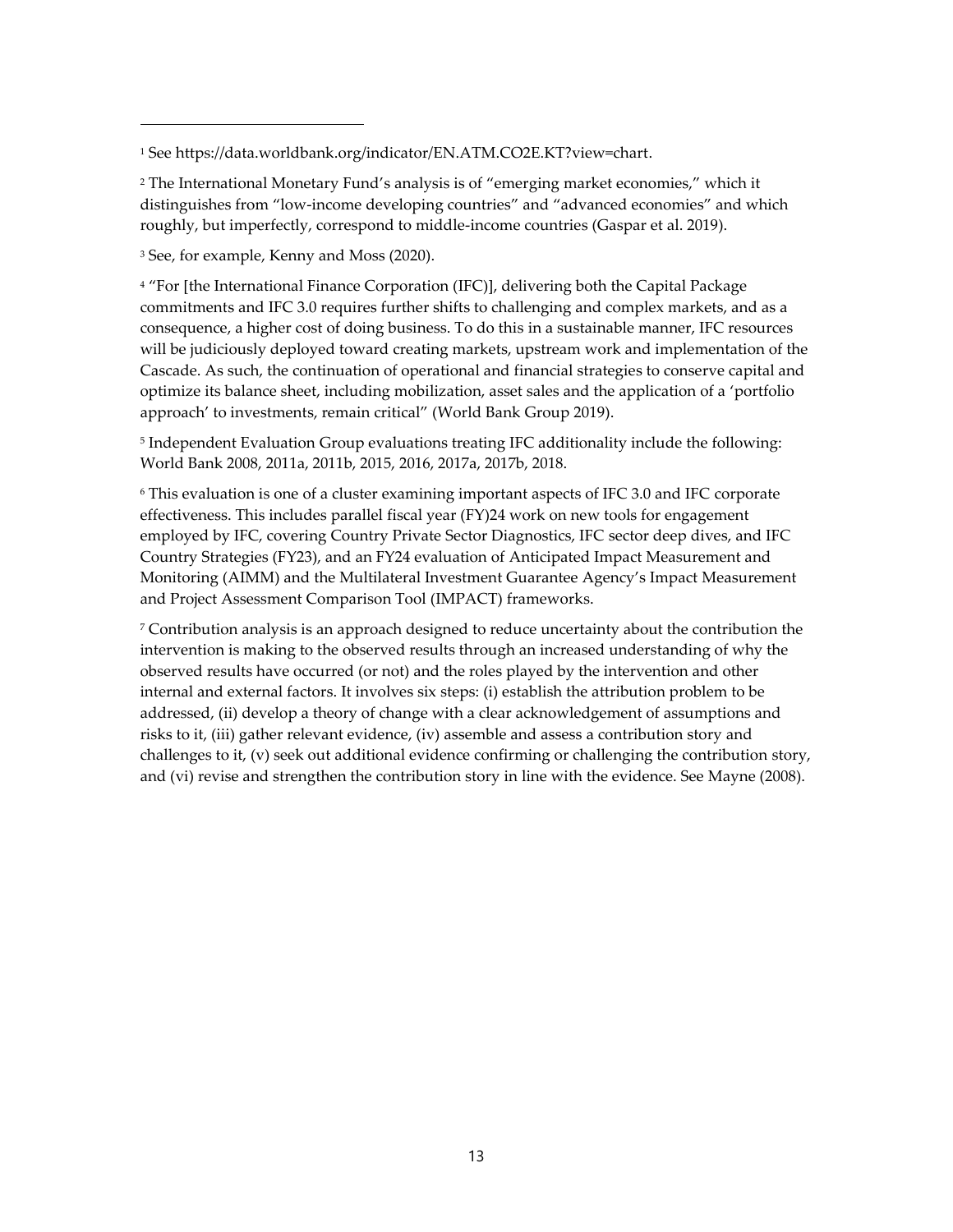### **References**

- African Development Bank, Asian Development Bank, Asia Infrastructure Investment Bank, European Bank for Reconstruction and Development, European Investment Bank, Inter-American Development Bank Group, Islamic Development Bank Group, New Development Bank, and World Bank Group. 2018. *Multilateral Development Banks' Harmonized Framework for Additionality in Private Sector Operations*. Washington, DC: World Bank Group.
- Gaspar, Vitor, David Amaglobeli, Mercedes Garcia-Escribano, Delphine Prady, and Mauricio Soto. 2019. "Fiscal Policy and Development: Human, Social, and Physical Investment for the SDGs*.*" Staff Discussion Note 19/03, International Monetary Fund, Washington, DC.
- IFC (International Finance Corporation). 2011. *IFC Road Map FY12–14: Impact, Innovation, and Partnership*. Washington, DC: World Bank.
- IFC (International Finance Corporation). 2017. *MSME Finance Gap: Assessment of the Shortfalls and Opportunities in Financing Micro, Small and Medium Enterprises in Emerging Markets*. Washington, DC: IFC.
- IFC (International Finance Corporation). 2018. *Implementation of IFC's Revised Additionality Framework*. Washington, DC: IFC.
- IFC (International Finance Corporation). 2019a. *Strategy and Business Outlook Update FY20–FY22: Gearing Up to Deliver IFC 3.0 at Scale*. Washington, DC: IFC.
- IFC (International Finance Corporation). 2019b. *Guidance: Implementation of Revised Additionality Framework*. Washington, DC: IFC.
- IFC (International Finance Corporation). 2020. *International Finance Corporation Articles of Agreement.* https://www.ifc.org/wps/wcm/connect/d057dbd5-4b02-40f8-8065- 9e6315c5a9aa/2020-IFC-AoA-English.pdf?MOD=AJPERES&CVID=n7H2n-h.
- Kenny, Charles, and Todd Moss. 2020. "What to Do When You Can't Prove DFI Additionality." Note, Center for Global Development, Washington, DC. [https://www.cgdev.org/publication/what-do-when-you-cant-prove-dfi-additionality.](https://www.cgdev.org/publication/what-do-when-you-cant-prove-dfi-additionality)
- Mayne, John. 2008. "Contribution Analysis: An Approach to Exploring Cause and Effect." ILAC Brief 16, CGIAR, Montpellier, France. [https://web.archive.org/web/20150226022328/http://www.cgiar](https://web.archive.org/web/20150226022328/http:/www.cgiar-ilac.org/files/ILAC_Brief16_Contribution_Analysis_0.pdf)[ilac.org/files/ILAC\\_Brief16\\_Contribution\\_Analysis\\_0.pdf.](https://web.archive.org/web/20150226022328/http:/www.cgiar-ilac.org/files/ILAC_Brief16_Contribution_Analysis_0.pdf)
- World Bank. 2008. *IFC's Development Results 2008: IFC's Additionality in Supporting Private Sector Development*. Washington, DC: World Bank.

World Bank. 2011a. *Assessing IFC's Poverty Focus and Results*. Washington, DC: World Bank.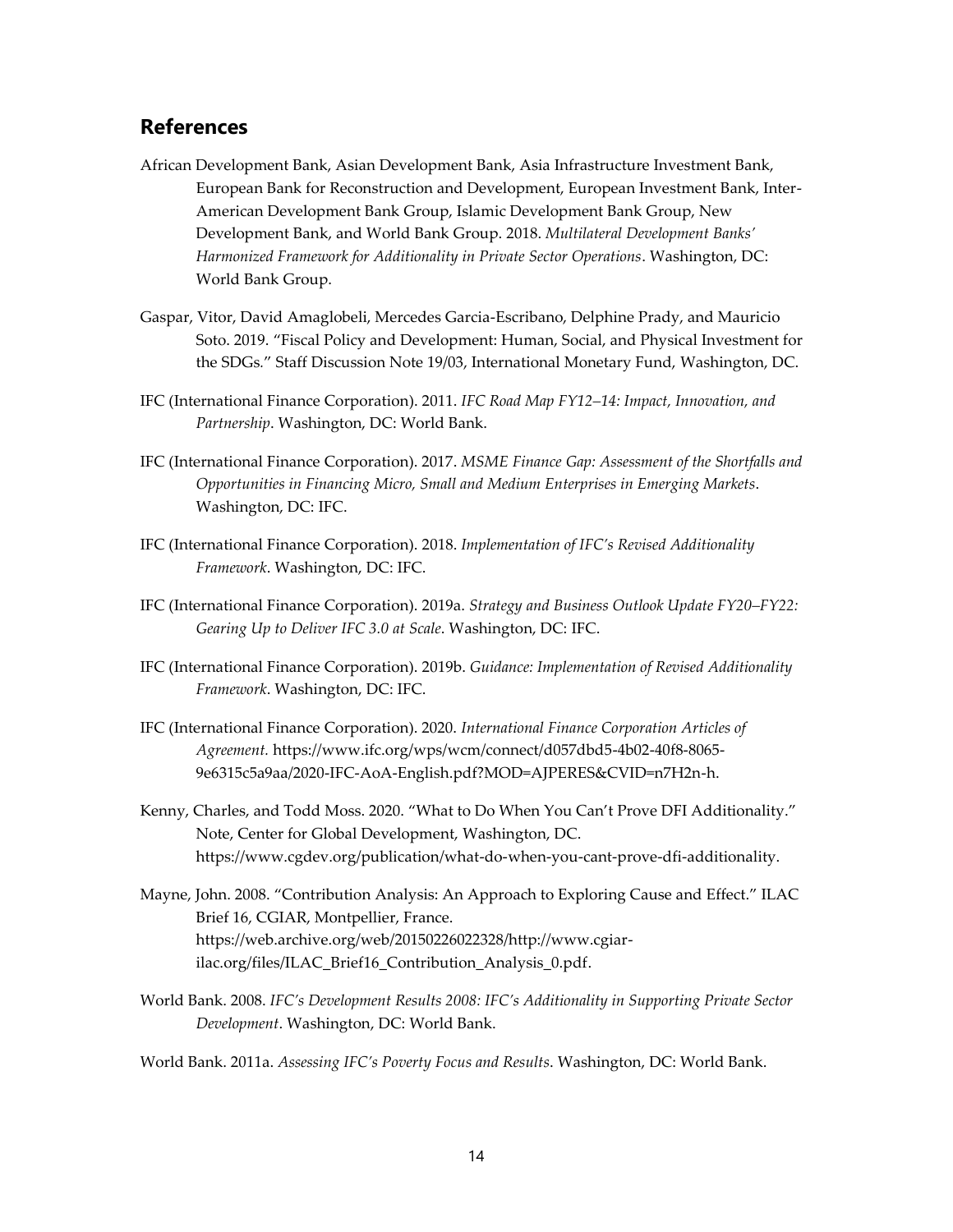World Bank. 2011b. *Peru—Country Program Evaluation, 2003–09*. Washington, DC: World Bank.

- World Bank. 2015. *IFC's Additionality Learning Engagement*. Washington, DC: World Bank.
- World Bank. 2016. *Results and Performance of the World Bank Group, 2015*. Washington, DC: World Bank.
- World Bank. 2017a. *Growth for the Bottom 40 Percent: The World Bank Group's Support for Shared Prosperity*. Washington, DC: World Bank.
- World Bank. 2017b. *World Bank Group Engagement in Upper-Middle-Income Countries: Evidence from IEG Evaluations*. Washington, DC: World Bank.
- World Bank. 2018. *The International Finance Corporation's Approach to Engaging Clients for Increased Development Impact*. Washington, DC: World Bank.
- World Bank Group. 2019. *Update: The Forward Look and IBRD-IFC—Capital Package Implementation*. Washington, DC: World Bank Group. [https://www.devcommittee.org/sites/dc/files/download/Documents/201I 4/DC2019-0003-](https://www.devcommittee.org/sites/dc/files/download/Documents/2019-04/DC2019-0003-PIBRDIFC%20capital%20package%204-13.pdf) [PIBRDIFC%20capital%20package%204-13.pdf.](https://www.devcommittee.org/sites/dc/files/download/Documents/2019-04/DC2019-0003-PIBRDIFC%20capital%20package%204-13.pdf)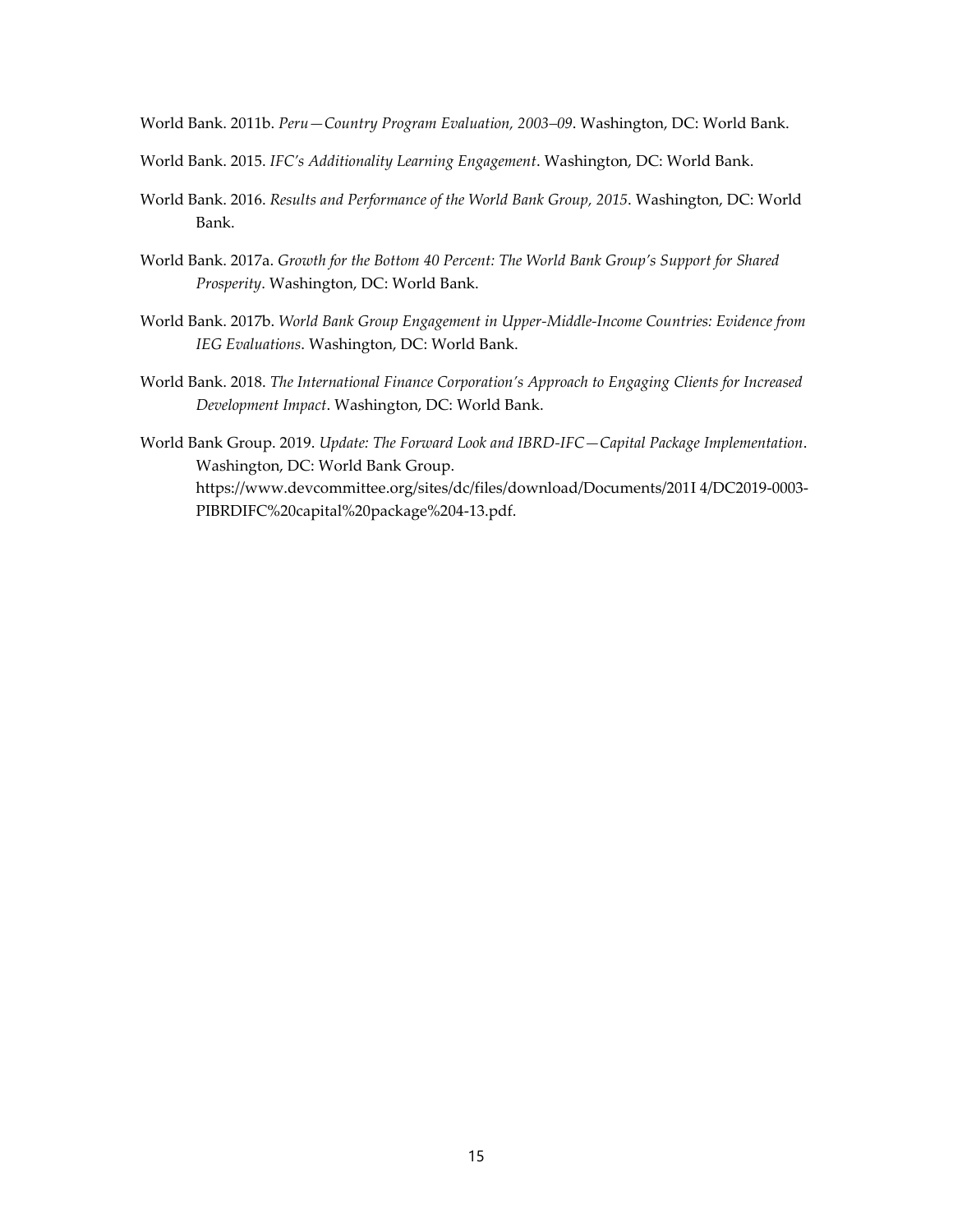# **Appendix A. Evaluation Design Matrix**

Table A.1 indicates the key questions, sources, and data collection and analysis methods, and the strengths and limitations associated with these.

| <b>Key Questions</b>                                                                                                | Data Collection and Analysis Methods                                                                                                                                                                                                                                                                                           | <b>Strengths and Limitations</b>                                                                                                                                                                                                                                                                      |
|---------------------------------------------------------------------------------------------------------------------|--------------------------------------------------------------------------------------------------------------------------------------------------------------------------------------------------------------------------------------------------------------------------------------------------------------------------------|-------------------------------------------------------------------------------------------------------------------------------------------------------------------------------------------------------------------------------------------------------------------------------------------------------|
| development impact?                                                                                                 | Overarching: What is the relevance and effectiveness of IFC's approach to additionality in MICs as a means to enhance                                                                                                                                                                                                          |                                                                                                                                                                                                                                                                                                       |
| Q1. How does IFC's additionality vary in relation to the following:                                                 |                                                                                                                                                                                                                                                                                                                                |                                                                                                                                                                                                                                                                                                       |
| a. Country and industry/sector conditions Portfolio review and statistical and<br>in LMICs and UMICs?               | econometric analysis of additionality in IS<br>and AS projects in MICs                                                                                                                                                                                                                                                         | Limited evaluative evidence at country<br>level beyond project-level validations<br>Country case studies: Sample of countries                                                                                                                                                                         |
| b. IFC instrument?                                                                                                  | Country case studies based on a<br>purposive sample. UMICs versus LMICs<br>deep dive will identify and compare key<br>MIC development needs (for example,<br>basic services, infrastructure, inclusion of<br>underserviced populations, and so on).<br>Structured interviews with IFC<br>counterparts (private sector clients, | will imperfectly reflect the universe of<br>experience.<br>IEG will purposively select countries for<br>case studies to reflect major attributes of<br>diverse global conditions in MICs. IEG<br>also recognizes potential biases from<br>omitted factors.<br>Portfolio: IEG will be dependent on the |
|                                                                                                                     | partners, public sector)                                                                                                                                                                                                                                                                                                       | quality of IEG's and IFC's prior analysis of<br>additionality.<br>In the age of the coronavirus pandemic,<br>when travel to countries is constrained,<br>interviews and data gathering may also<br>be constrained.                                                                                    |
|                                                                                                                     |                                                                                                                                                                                                                                                                                                                                | Consistent triangulation among multiple<br>quantitative and qualitative<br>methodologies to draw findings and<br>conclusions                                                                                                                                                                          |
| c. The presence and role of other<br>providers of finance and services in the<br>same industry, sector, or country? | Deep dive on comparative analysis of<br>DFIs' approaches<br>Deep dive on IFC's financing instruments                                                                                                                                                                                                                           | Limited publicly available data on DFIs'<br>additionalities, strategies, and project-<br>level information                                                                                                                                                                                            |
|                                                                                                                     | will analyze financial markets in MICs and<br>value added of IFC's financial products in<br>the context of local markets.                                                                                                                                                                                                      | Limited additionality information and<br>evaluative evidence at country level<br>beyond project-level validations                                                                                                                                                                                     |
|                                                                                                                     | Input note on E&S will map legal and<br>regulatory frameworks in MICs.                                                                                                                                                                                                                                                         | Limited information on availability of<br>financial services in each market                                                                                                                                                                                                                           |
|                                                                                                                     | Requirement and enforcement of E&S<br>standard by commercial financiers and<br>other DFIs and as compared with IFC's<br>own E&S requirements                                                                                                                                                                                   | Sample of countries will imperfectly<br>reflect the universe of experience. IEG will<br>purposively select countries for case<br>studies to reflect major attributes of                                                                                                                               |
|                                                                                                                     | Country case studies: Purposive sample<br>(criterion for selection: representativeness<br>of UMICs and LMICs, significant IFC's<br>portfolio size)                                                                                                                                                                             | diverse global conditions in MICs. IEG<br>also recognizes potential biases from<br>omitted factors.<br>Consistent triangulation among                                                                                                                                                                 |
|                                                                                                                     | Semistructured interviews with IFC<br>counterparts (private sector clients,<br>partners, public sector)                                                                                                                                                                                                                        | quantitative and qualitative<br>methodologies to draw findings and<br>conclusions.                                                                                                                                                                                                                    |

#### **Table A.1. Evaluation Design Matrix**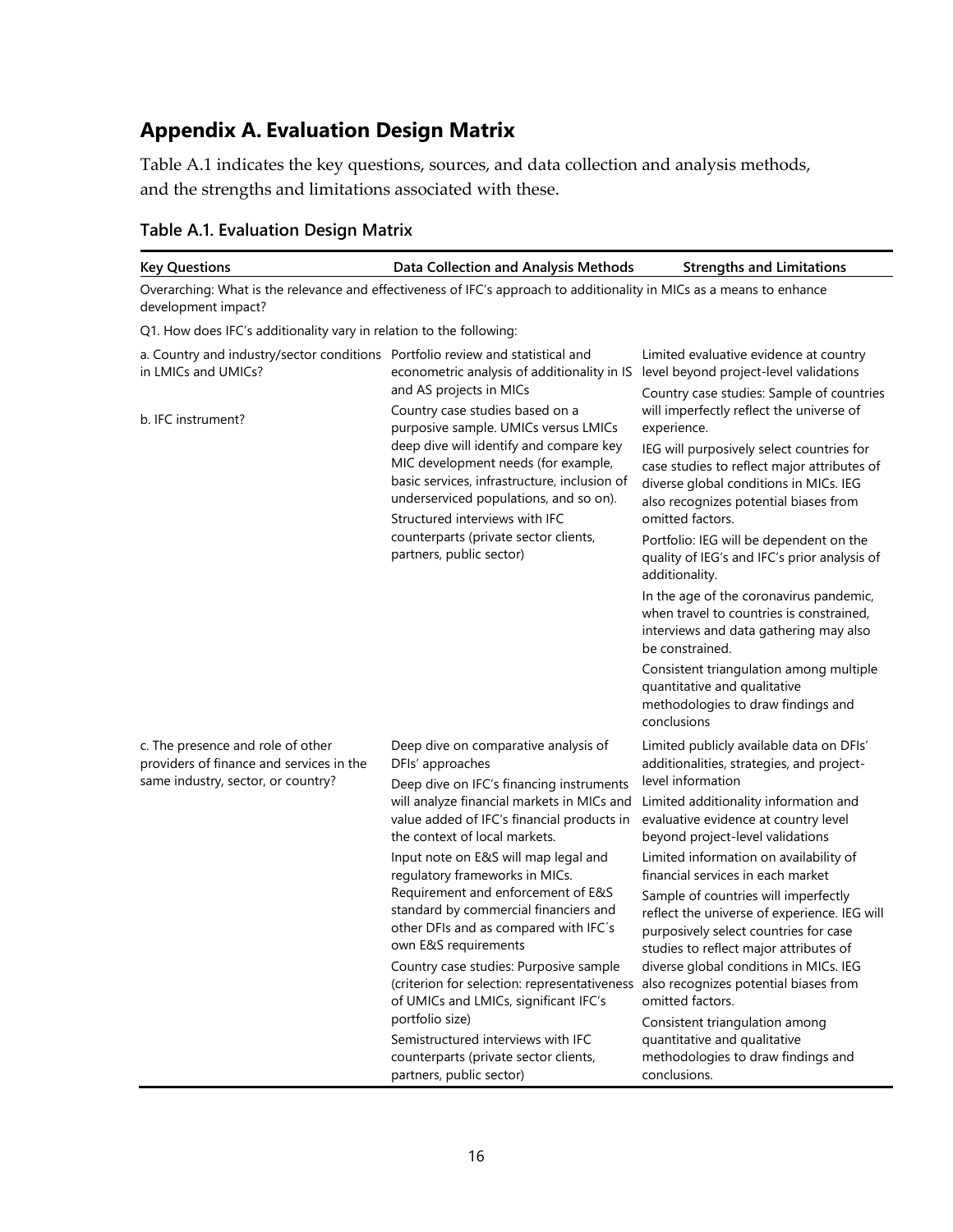| <b>Key Questions</b>                                                                                                            | Data Collection and Analysis Methods                                                                                                                                                                                                                                                                                                                                       | <b>Strengths and Limitations</b>                                                                                                                                                                                                                                                                                                                                                                                                                                                                                                                                                                          |  |  |  |  |
|---------------------------------------------------------------------------------------------------------------------------------|----------------------------------------------------------------------------------------------------------------------------------------------------------------------------------------------------------------------------------------------------------------------------------------------------------------------------------------------------------------------------|-----------------------------------------------------------------------------------------------------------------------------------------------------------------------------------------------------------------------------------------------------------------------------------------------------------------------------------------------------------------------------------------------------------------------------------------------------------------------------------------------------------------------------------------------------------------------------------------------------------|--|--|--|--|
| Q2. To what extent was IFC's promised financial and nonfinancial additionality:                                                 |                                                                                                                                                                                                                                                                                                                                                                            |                                                                                                                                                                                                                                                                                                                                                                                                                                                                                                                                                                                                           |  |  |  |  |
| a. Actually realized in LMICs and UMICs?                                                                                        | Portfolio review and analysis of<br>additionality in IS and AS projects in MICs<br>Statistical and econometric analysis of<br>relationship among additionality and<br>development impact, investment<br>outcome, and other dimensions                                                                                                                                      | Portfolio: IEG will be dependent on the<br>quality of IEG's and IFC's analysis of<br>additionality.<br>Project evaluations rarely show outcomes<br>or whether reforms were sustained.<br>Country case studies: incomplete                                                                                                                                                                                                                                                                                                                                                                                 |  |  |  |  |
| b. Plausibly linked to enhanced<br>development outcomes and impact at the<br>project, industry or sector, and country<br>level? | Country case studies based on a<br>purposive sample<br>Semistructured interviews with IFC staff<br>on strategy and operations in MICs<br>Structured interviews with IFC<br>counterparts (private sector clients,<br>partners, public sector)                                                                                                                               | information to judge (i) what financing,<br>market developments, or reforms would<br>have occurred without IFC engagement;<br>(ii) to what extent observed changes are<br>attributable to IFC activities<br>Consistent triangulation among<br>quantitative and qualitative<br>methodologies to draw findings and<br>conclusions.                                                                                                                                                                                                                                                                          |  |  |  |  |
|                                                                                                                                 | Q3. How can IFC strengthen its additionality at the country, industry or sector, and project or instrument level?                                                                                                                                                                                                                                                          |                                                                                                                                                                                                                                                                                                                                                                                                                                                                                                                                                                                                           |  |  |  |  |
|                                                                                                                                 | Portfolio review and analysis of<br>additionality in IS and AS projects in MICs information to judge (i) what financing,<br>Country case studies based on a<br>purposive sample<br>Semistructured interviews with IFC staff:<br>strategy and operations in MICs<br>Semistructured interviews with IFC<br>counterparts (private sector clients,<br>partners, public sector) | Country case studies: incomplete<br>market developments, or reforms would<br>have occurred without IFC engagement;<br>(ii) to what extent observed changes are<br>attributable to IFC activities<br>Sample of countries will imperfectly<br>reflect the universe of experience. IEG will<br>purposively select countries for case<br>studies to reflect major attributes of<br>diverse global conditions in MICs. IEG<br>also recognizes potential biases from<br>omitted factors.<br>Consistent triangulation among<br>quantitative and qualitative<br>methodologies to draw findings and<br>conclusions |  |  |  |  |
|                                                                                                                                 |                                                                                                                                                                                                                                                                                                                                                                            | The evaluation will not conduct a<br>systematic review of procedures or<br>incentives. It will rely mostly on staff<br>feedback and triangulation with other<br>sources.                                                                                                                                                                                                                                                                                                                                                                                                                                  |  |  |  |  |

*Source:* Independent Evaluation Group.

*Note:* AS = advisory services; DFI = development finance institution; E&S = environmental and social; IEG = Independent Evaluation Group; IFC = International Finance Corporation; IS = investment services; LMIC = lower-middle-income country; MIC = middle-income country; UMIC = upper-middle-income country.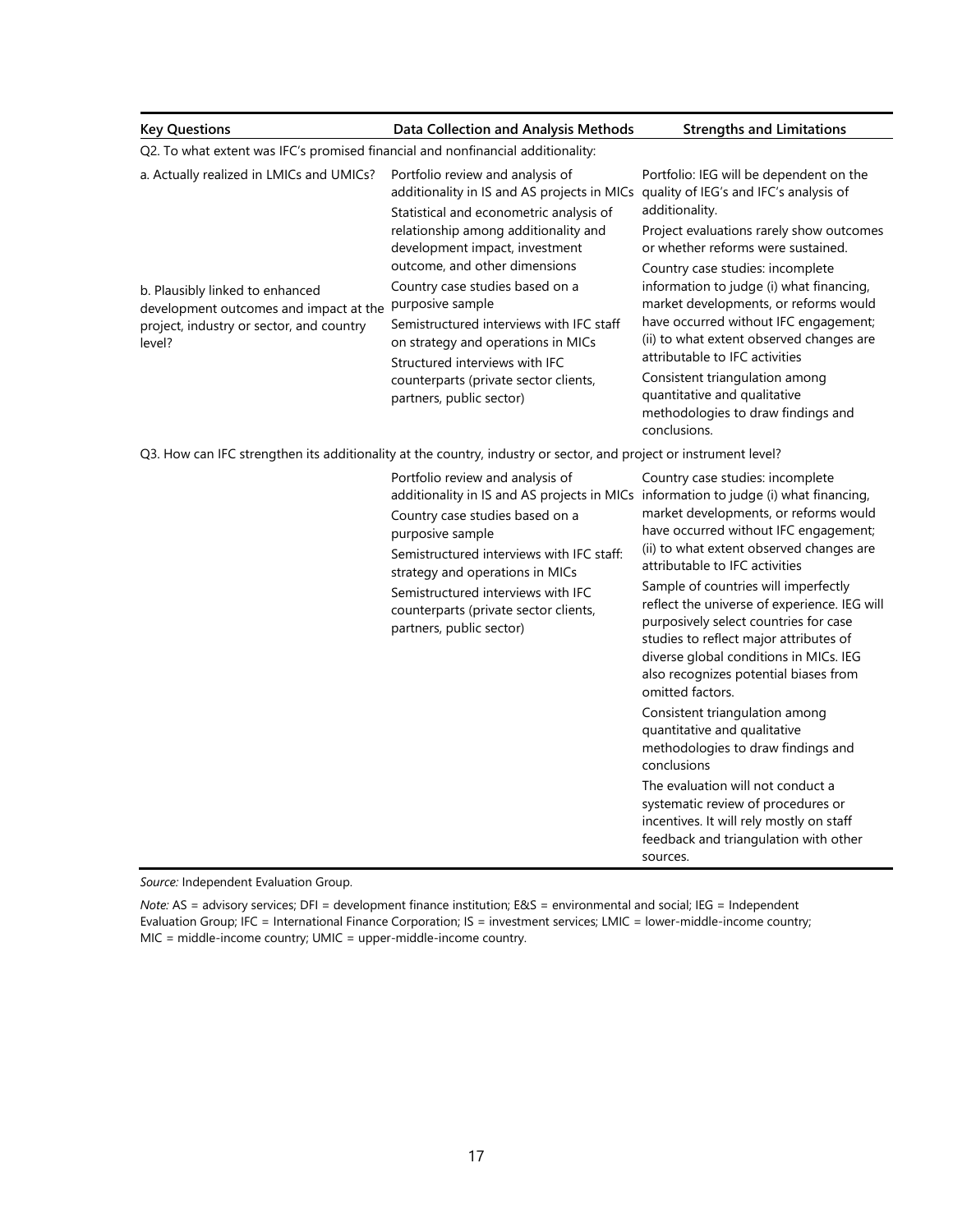## **Appendix B. Methodology**

This evaluation adopts three key principles: its analysis is theory based and multilevel and applies mixed methods. First, the evaluation is based on a theory of change that outlines the causal links among interventions and additionality and outcomes achieved in the International Finance Corporation's (IFC) support for middle-income countries (MICs). Second, it will analyze IFC additionality and contribution to development outcomes in MICs at the global, country, and intervention level, taking into account key contextual factors as elaborated in the theory of change. Third, the evaluation will apply a combination of methodologies that will provide qualitative and quantitative evidence to answer the evaluation questions (figure B.1). The use of such mixed methods will support triangulation of findings of the evaluation from multiple sources to enhance their robustness.

#### **Figure B.1. Evaluation Methods and Levels**



*Source:* Independent Evaluation Group.

*Note:* PRA = portfolio review and analysis.

1. Portfolio review and analysis of additionality for all evaluated investment services and advisory services projects and econometric or statistical analysis of success factors.

- 2. Portfolio review and analysis on treatment of additionality for sample of unevaluated projects.
- 3. Country case studies with nested project case studies in a purposive sample of up to 10 countries.
- 4. Broader review of Country Strategies and diagnostics.
- 5. Literature review on additionality.
- 6. Semistructured interviews.

7. Deep dives or input notes on comparative analysis of multilateral development bank or donor additionality approaches; upper-middle-income countries versus lower-middle-income countries; financing instruments in middle-income countries; environmental and social dimensions; relationships among additionality, development impact, and profitability.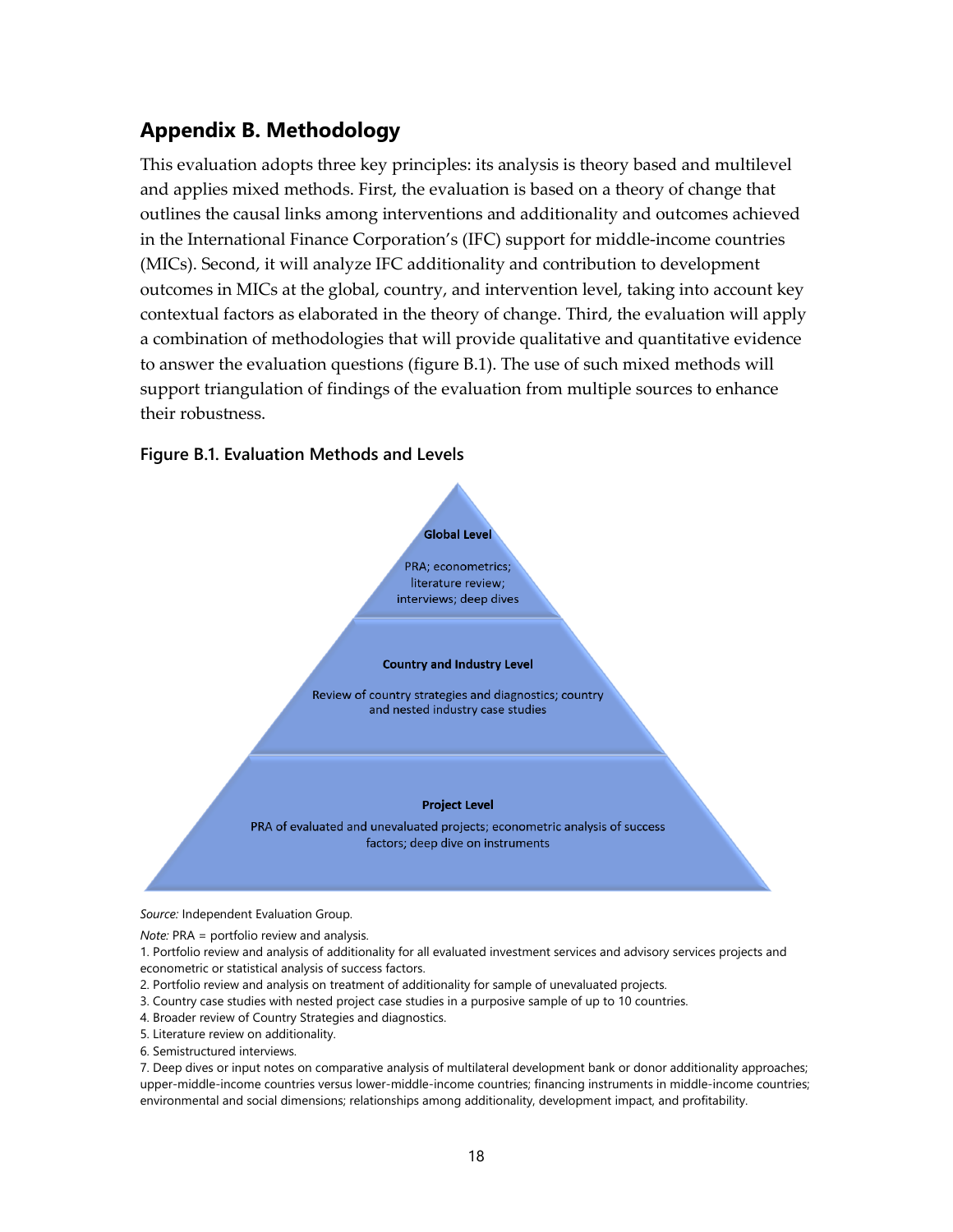Methods include the following:

- **Portfolio review and analysis (PRA) of evaluated projects.** The Independent Evaluation Group (IEG) will conduct a PRA of IFC additionality and development outcomes of all evaluated investment services and advisory services projects (evaluated during fiscal years [FY]11–21) and related econometric analysis on success factors. The review will identify types of additionality (financial and nonfinancial) promised at approval and subsequently delivered, and aspects that affect the realization of the promised additionalities. The PRA will analyze broad patterns of additionality, including across different country characteristics (income, state of financial sector and market development, sources of comparative advantage, fragile and conflictaffected situation status, and so on) to provide insights into common types and sources of additionality, trends over time, across project types (investment and advisory instruments), the relationship of additionality promised to additionality as evaluated, and the use of linked investment services and advisory services. The PRA will also provide an important data source for analyzing the relationship among additionality, development impact, and profitability.
- **PRA of unevaluated projects.** Because more recent IFC projects are not yet evaluated, IEG will conduct a PRA on the treatment of additionality in a sample of unevaluated projects that will focus on their treatment of additionality. The PRA will explore the types and sources of additionalities claimed in approval documents, variation across instruments, relevance to sector and country characteristics, and the use of linked investment services and advisory services.
- **Statistical and econometric analysis.** The analysis will use PRA data and outside indicators to relate the successful attainment of financial and nonfinancial additionality to a variety of explanatory factors, including country and sector characteristics, the state of market and institutional development, and more. In addition, relationships among project-level data on additionality, financial performance, and development outcomes will be explored.
- **Country case studies with nested industry/sector case studies.** IEG will conduct case studies at the country and project level in a purposive sample of up to 10 countries. Country selection will be purposive to reflect diverse country conditions, including country income (upper-middle-income country versus lower-middle-income country), region, financial sector depth, and risk level. Nine countries will be selected on case studies based on the following criteria:
	- o Critical mass: Identification of 20 largest MIC portfolios from FY11 through FY21;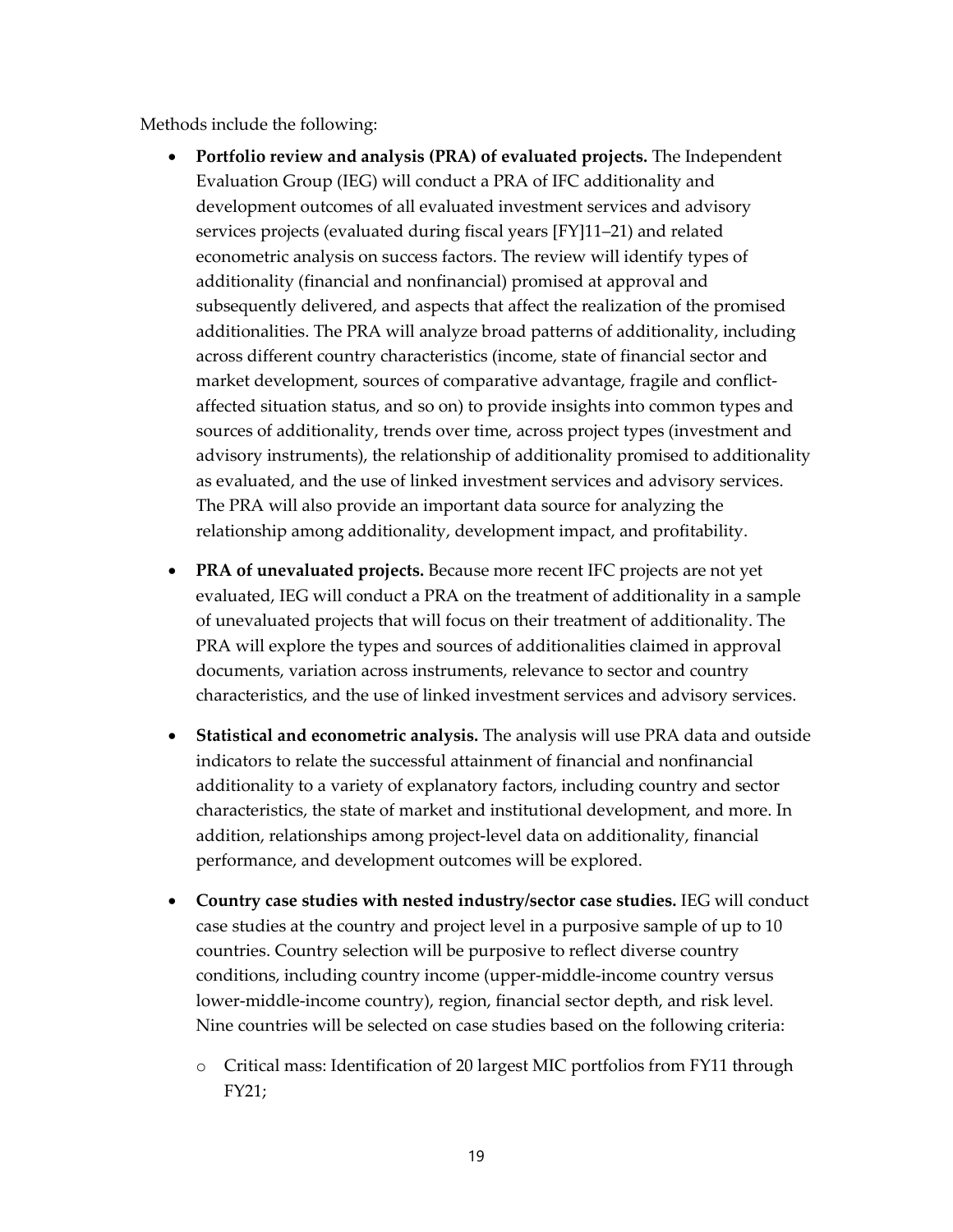- o Income, region, and fragility;
- o Consideration of the main industries and sectors (levels 1 and 2) covered to achieve both diversity and sectoral clustering (including financial markets, electricity, agribusiness, and forestry and manufacturing).
- **Country case studies.** The case studies will answer a template of questions linked to the evaluation questions. Cases will involve both desk-based and remote field assessments. IEG will use the case studies to identify the relevance and effectiveness of IFC's engagement in diverse countries viewed through an additionality lens. Thus, case studies will capture IFC's additionality delivered at the country level in the context of country conditions and priorities, IFC's comparative advantages, and presence or absence of alternative sources of funding or know-how. They will also gather evidence on IFC's contribution to development outcomes at the country level. Case studies allow IEG to explore the relevance and effectiveness of the full range of IFC engagements, including through platforms and partnerships. Given the large number of projects in some countries (for example, an estimated 166 projects in Brazil, 171 in China, and 364 in India), a sharper focus at the industry/sector level may help derive lessons. Nested industry studies will, as part of each country case, look in greater detail at one or two sectors, interviewing relevant clients or stakeholders to understand project relevance and effectiveness in achieving additionality, and capturing lessons. IEG will use a contribution analysis (box B.1) framework to assess IFC's contribution—considering the likely additionality of IFC activities and support on observed outcomes and constructing plausible accounts of IFC contribution while taking into account rival explanatory factors and unintended effects.
- **Review of Country Strategies and diagnostics.** The evaluation will conduct a systematic document review for a sample of MICs that will include IFC-relevant sections of Systematic Country Diagnostics, Country Partnership Frameworks, Country Private Sector Diagnostics, and IFC's own Country Strategies. The objective is to understand (i) how IFC positioned itself in these countries to achieve financial and nonfinancial additionality to contribute to achieving development objectives in terms of instruments, sectors, and application of IFC 3.0 in using sequencing, complementarity, the cascade, and partnerships, and (ii) the relationship of IFC's strategies to identified country needs.
- **Structured literature review on additionality.** The team will commission a structured review after IEG´s protocol to explore the available literature on donor financial and nonfinancial additionality in the private sector, including on links of additionality to development outcomes.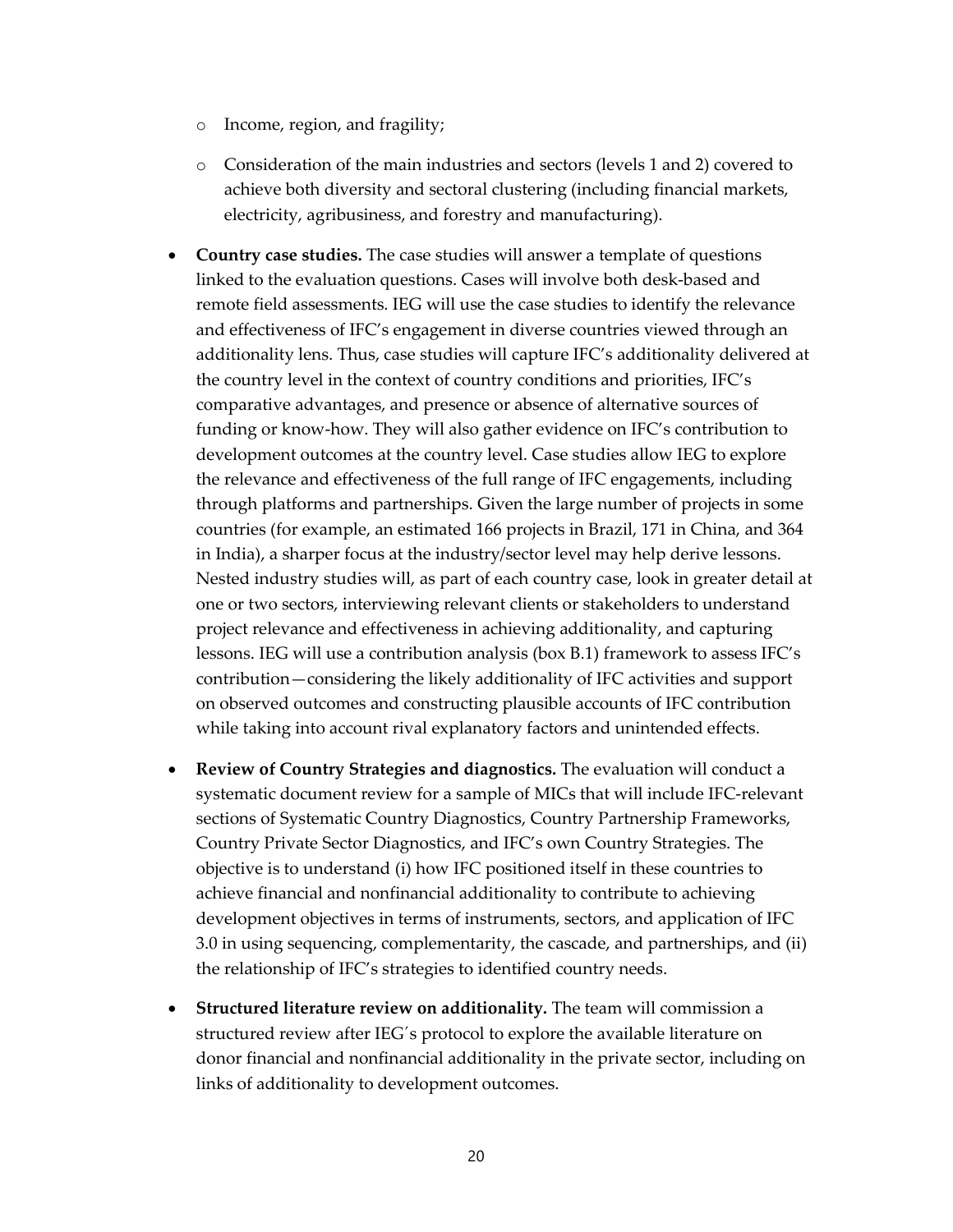#### **Box B.1. Contribution Analysis**

Contribution analysis is an approach for assessing causal questions and inferring causality in real-life program evaluations. It offers a step-by-step approach designed to help managers, researchers, and policy makers arrive at conclusions about the contribution their program has made (or is currently making) to particular outcomes through an increased understanding of why the observed results have occurred (or not) and the roles played by the intervention and other internal and external factors. The report from a contribution analysis is not definitive proof, but rather provides evidence and a line of reasoning from which we can draw a plausible conclusion.

#### **Figure BB.1.1**



Six steps are taken to produce a credible contribution story:

- 1. Set out the attribution problem to be addressed;
- 2. Develop a theory of change and risks to it;
- 3. Gather the existing evidence on the theory of change;
- 4. Assemble and assess the contribution story, or performance story, and challenges to it;
- 5. Seek out additional evidence;
- 6. Revise and, where the additional evidence permits, strengthen the contribution story.

*Source:* https://www.betterevaluation.org/en/plan/approach/contribution\_analysis.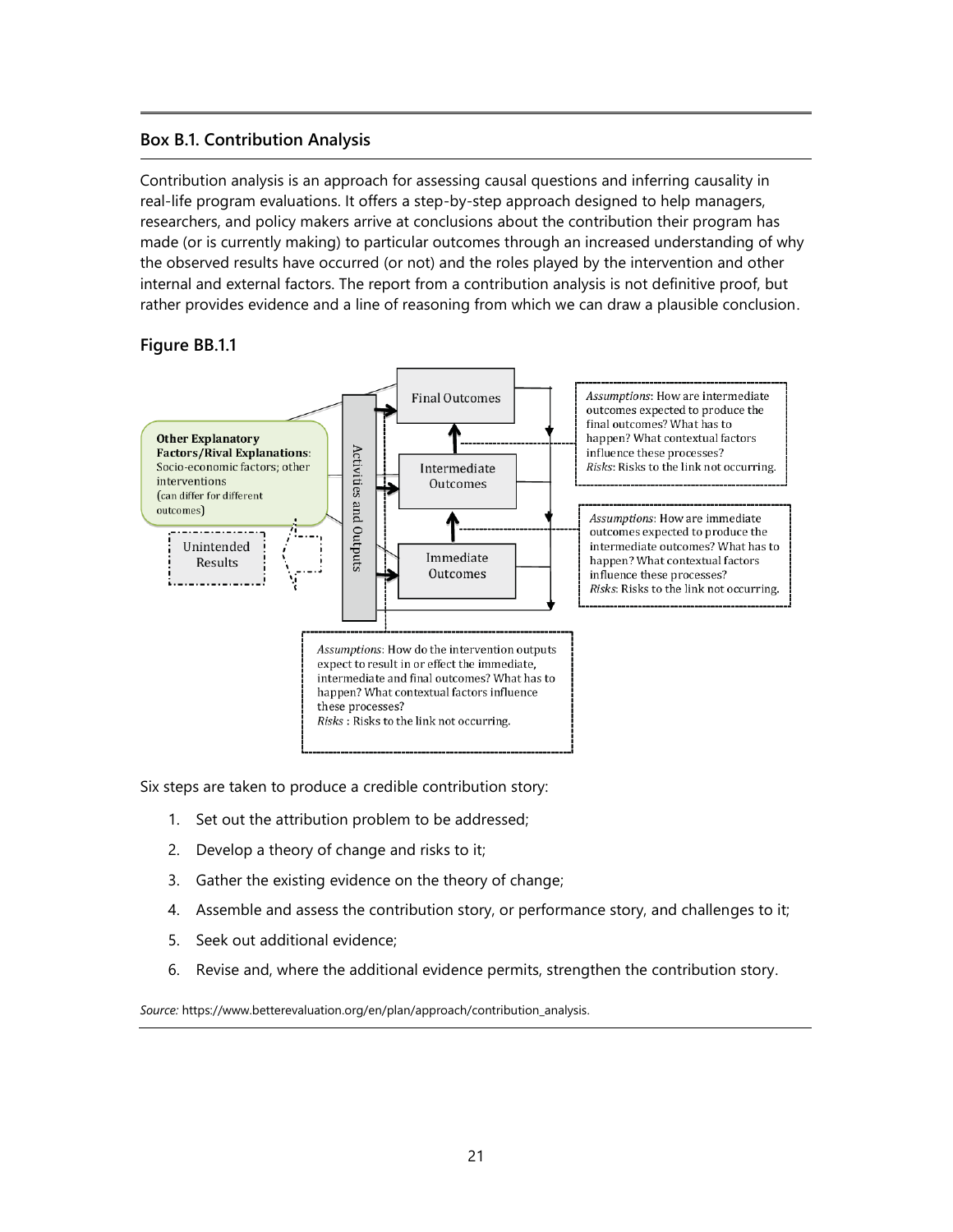- **Semistructured interviews of experts.** The team will follow a protocol for semistructured interviews on additionality with IFC staff and management and World Bank Group and external stakeholders with relevant experience and perspectives.
- **Input notes or deep dives.** The team and specialist consultants will produce input papers covering important topics for the evaluation. These are anticipated to include the following:
	- o A needs assessment of upper-middle-income countries versus lower-middleincome countries;
	- o An examination of additionality features of IFC's financing instruments in MICs;
	- o An examination of how IFC addresses environmental and social dimensions of additionality;
	- o An exploration of relationships among additionality, development impact, and profitability;
	- o A comparative analysis of various development finance institutions' additionality approaches.

At the project level, the evaluation will rely on assessments of additionality conducted by IEG and IFC through the established and validated self-evaluation process (the Expanded Project Supervision Report [XPSR] system). The XPSR system rates additionality based on an assessment of delivery against additionality claims presented in the Board of Executive Directors report (which uses the typology established in IFC's additionality framework). Most XPSRs consider both delivery of promised additionalities and unforeseen positive or negative additionality in assigning an additionality rating to the project. Although the evaluation will rely on the additionality definitions included in the additionality framework, a detailed consideration of country and sector context is needed to establish whether IFC value added was unique and can be causally associated with development outcomes.

At the country level, where IFC strategy documents describe the envisioned IFC additionality, the evaluation can gauge, based on the PRA or case studies, whether IFC's activities in the country over the evaluated time period can be considered additional.

At the project level, the evaluation will rely on assessments of additionality conducted by IEG and IFC through the established and validated self-evaluation process (the XPSR system). Box B.2 describes XPSR guidance when assessing the different types of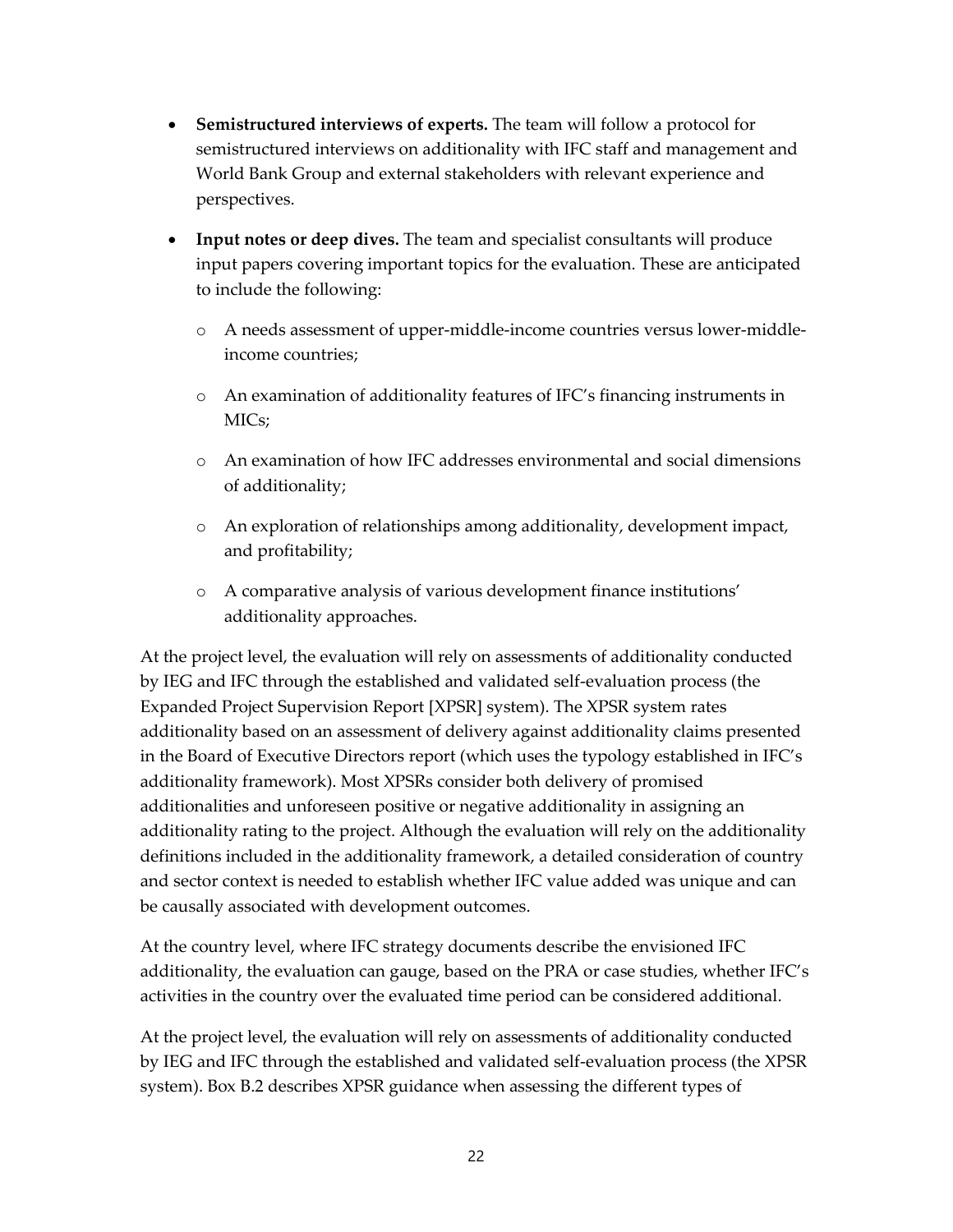additionality. The XPSR system rates additionality based on an assessment of delivery against additionality claims presented in the Board report (which uses the typology established in IFC's additionality framework). Most XPSRs discuss whether these claims were plausible given the circumstances at the time of approval. They also consider whether there were other areas of IFC additionality that arose during the project's life but that were not anticipated at the time of approval (for example, policy dialogue conducted through the project that was not anticipated at approval). These two aspects—delivery of promised additionalities and unforeseen positive or negative additionality—are considered at the time of assigning an additionality rating to the project (table B.1).

#### **Box B.2. XPSR Guidance Questions on Assessing Additionality at the Project Level**

**Financial risk mitigation.** Did the International Finance Corporation (IFC) offer financial products and services that were not readily available elsewhere? Was IFC's money really needed? How uniquely did it address the client's financing needs?

**Nonfinancial risk mitigation.** To what extent did the client value IFC's engagement and take additional comfort from IFC's stamp of approval?

**Policy setting.** To what extent did the client benefit from an improving investment climate in its country or sector that resulted from the advice to governments from the World Bank and IFC aimed at strengthening regulatory foundations and relevant laws?

**Knowledge and innovation.** To what extent did IFC bring in global knowledge and technical and industry knowledge when working with local clients and second-tier companies or when a client moved into new markets and sectors?

**Standard setting.** To what extent did the client value IFC's expertise in cases where the standards of the country or sector were insufficient or not well implemented and monitored?

*Source:* Adapted from IFC 2016. *Note:* XPSR = Expanded Project Supervision Report.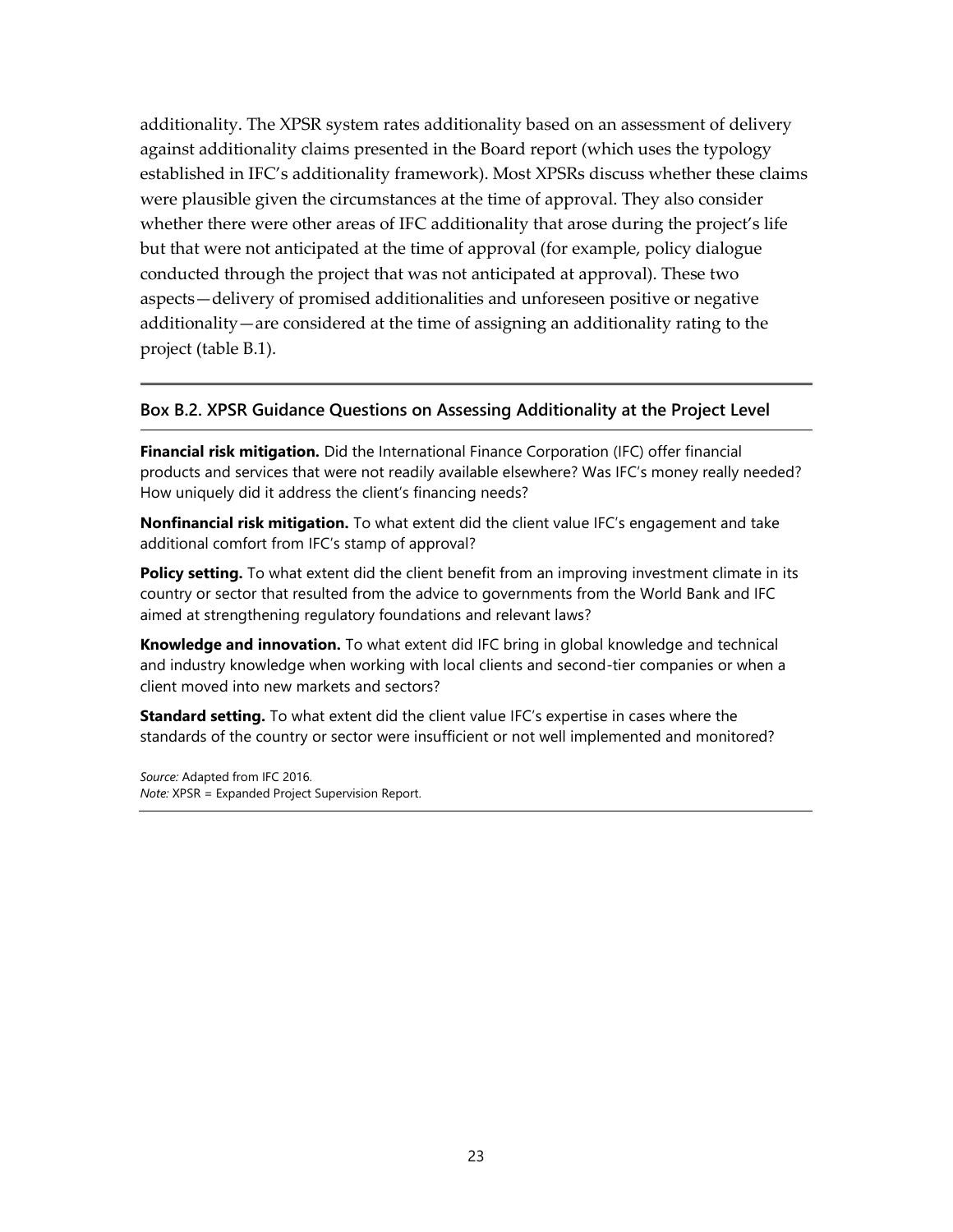| Rating                   | <b>Benchmarks</b>                                                                                                                                                                                                                              |  |
|--------------------------|------------------------------------------------------------------------------------------------------------------------------------------------------------------------------------------------------------------------------------------------|--|
| Excellent                | Both the following criteria are met:                                                                                                                                                                                                           |  |
|                          | All aspects of claimed additionality were borne out, and there were significant<br>unforeseen ways in which IFC was additional, and                                                                                                            |  |
|                          | There were no areas where IFC made a negative contribution.                                                                                                                                                                                    |  |
|                          | An excellent rating should be supported by convincing evidence of the delivery of claimed<br>or significant unforeseen additionality. For example, it is not sufficient merely to refer to<br>prevailing illiquidity in the financial markets. |  |
| Satisfactory             | Both the following criteria are met:                                                                                                                                                                                                           |  |
|                          | All important aspects of claimed additionality were borne out, or there were<br>unforeseen ways in which IFC was additional, or both, and                                                                                                      |  |
|                          | There were no areas where IFC made a negative contribution.                                                                                                                                                                                    |  |
|                          | Where IFC has not delivered fully on all aspects of claimed additionality, for a satisfactory<br>rating the XPSR should present evidence as to why the deficiencies are not deemed<br>important in retrospect.                                 |  |
| Partly<br>unsatisfactory | Both the following criteria are met:                                                                                                                                                                                                           |  |
|                          | One or more important aspects of claimed additionality were not borne out, and                                                                                                                                                                 |  |
|                          | There were no areas where IFC made a negative contribution.<br>٠                                                                                                                                                                               |  |
| Unsatisfactory           | Either one or both criteria are met:                                                                                                                                                                                                           |  |
|                          | Most or all aspects of claimed additionality were not borne out, or                                                                                                                                                                            |  |
|                          | IFC made a negative contribution in one or more areas (for example, by<br>٠<br>crowding out other investors, distorting risk allocation, giving inadequate advice,<br>or setting or advocating low standards).                                 |  |

**Table B.1. International Finance Corporation Additionality: XPSR Rating Benchmarks**

*Source:* Adapted from IFC 2016.

*Note:* IFC = International Finance Corporation; XPSR = Expanded Project Supervision Report.

Assessment of additionality in country context depends not only on what IFC can offer but on what the country or market needs and what other players are providing. Hence, although the evaluation will rely on the additionality definitions included in the additionality framework, a detailed consideration of country and sector context is needed to establish whether IFC value added was unique and can be causally associated with improvements in the country's development challenges. Additionality might be enhanced at the market or country level through a combination of interventions (as noted in IFC's comments when referring to some programmatic approaches) rather than by individual projects, and additionality is relative as it depends on what others are doing. Hence, looking at the country level allows IEG to explore IFC's engagement over time (sequencing) and in the context of other Bank Group and external activities (complementarity).

Where IFC strategy documents describe the envisioned IFC additionality in a particular country or set of countries, the evaluation can gauge, based on portfolio work or case study, whether IFC's activities in the country over the evaluated time period can be considered additional. In the case of country case studies, it is anticipated that there will